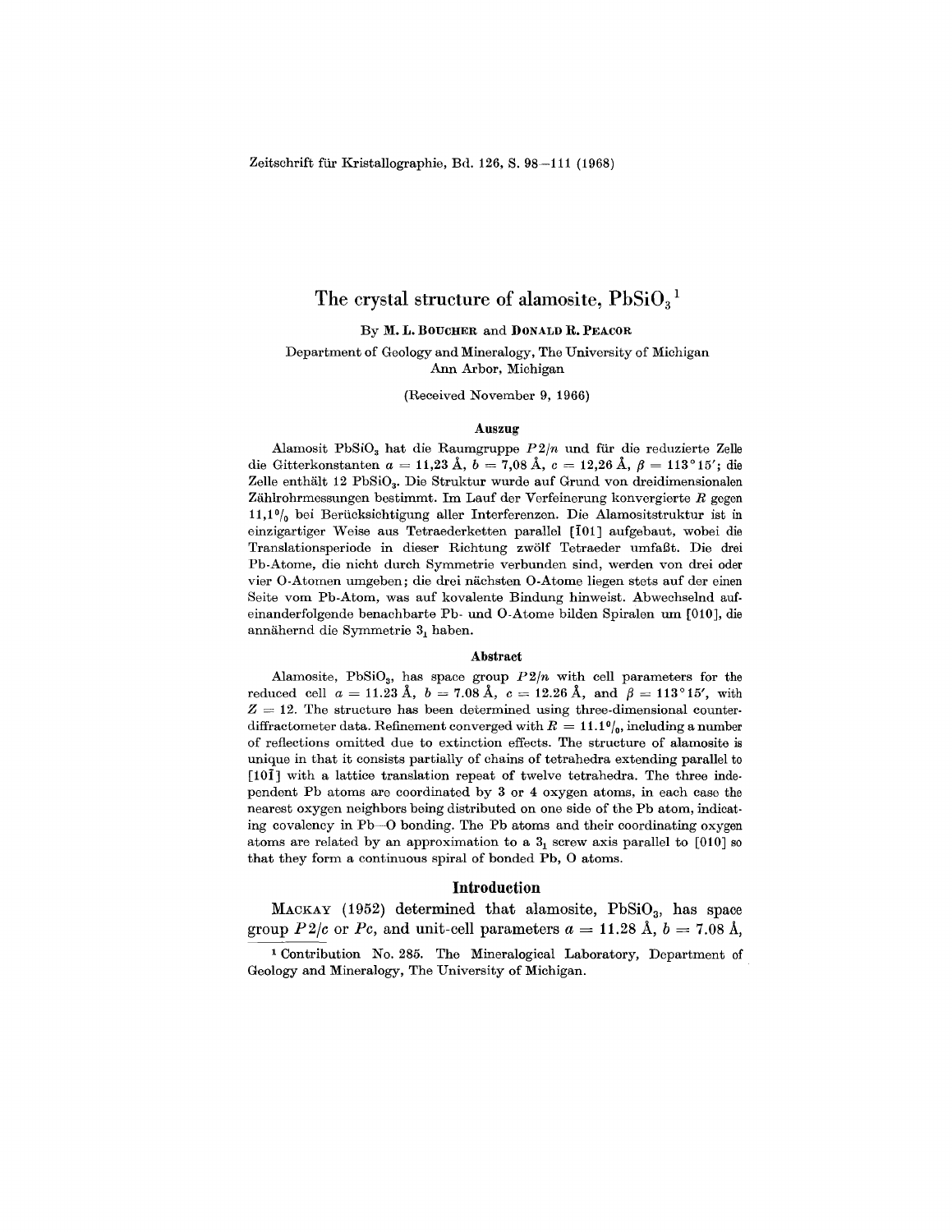$c = 13.06$  Å, and  $\beta = 120$ °. Following the suggestion of PALACHE and MERWIN (1909), he compared the properties of alamosite with those of the monoclinic form of  $CaSiO<sub>3</sub>$ , parawollastonite, for possible evidence of isotypy. The lack of correspondence suggested a difference in structure. The 3 : 1 ratio of 0 : Si indicates that alamosite should have a structure based on a silicate chain or ring. MACKAY noted that the presence of rings is more probable since alamosite has a pseudohexagonal cell and indices of refraction indicating "anisotropic structure units." PREWITT and PEACOR (1964), in a review of chain metasilicate structures, showed that such structures with cations larger than Ca, such as Pb, were unlikely to be based on silicate chains.

## **Unit cell and** space **group**

Specimens of alamosite from Alamos, Sonora, Mexico were kindly provided by Dr. C. FRONDEL from the Harvard mineralogical collection, catalogue number 84459. The unit-cell parameters determined  $\int$  for this material are  $a = 11.23 \text{ Å}, b = 7.08 \text{ Å}, c = 12.95 \text{ Å}, \text{ and}$  $\beta = 119^{\circ}34'$ . Systematic extinctions were found which verified that alamosite has space group *P2/c* or *Pc,* as determined by MACKAY. The cell parameters for the *P 2/n* or *Pn* setting have been used throughout our results, however, since this corresponds with the reduced cell. Parameters for this cell are  $a = 11.23 \text{ Å}, b = 7.08 \text{ Å}, c = 12.26 \text{ Å},$ and  $\beta=113^{\circ}15'$ . MACKAY noted that a test for piezoelectricity was negative and that many accidental absences occur on single-crystal photographs. He therefore suggested that the centrosymmetric group is probably the correct one. MACKAY also determined that the calculated cell contents are  $12.3$  formula weights of  $PbSiO<sub>3</sub>$ , using data of PALACHE and MERWIN. We confirmed the value  $Z = 12$ , departures from the integral value being ascribable, in part, to error in specificgravity determination.

## **Structure determination**

Alamosite occurs as aggregates of radiating fibrous crystals, with fiber axis [010], and with a perfect (010) cleavage. Our type material suffered from serious lineage-structure effects with reflections broadened irregularly parallel to (010). Three-dimensional data were therefore obtained by planimetering recorded peaks, using a crystal rotated about the *b* axis, with  $CuKx$  radiation and a scintillation counter with pulse-height analysis, followed by correction for Lorentzpolarization factors.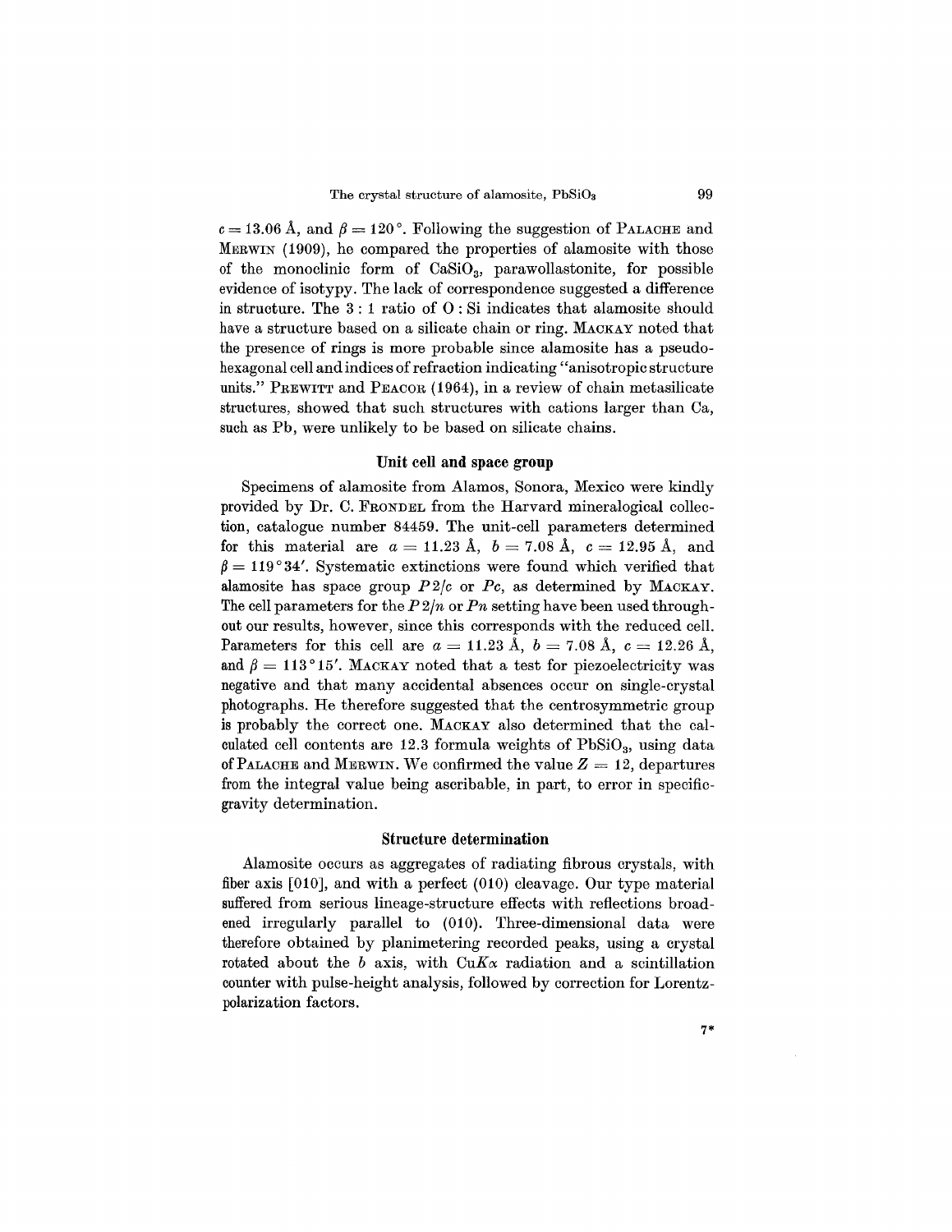The function *P(uw)* was then calculated. From a computation of predicted relative peak heights it was clear that all peaks except Pb- Pb peaks were close to the background level. The projection symmetry was  $P2$  with  $6PbSiO<sub>3</sub>$  per cell. No large peaks were found in special positions, so the Pb atoms were assumed to be distributed in three general positions (rank  $4$  in  $P2/n$ ; rank  $2$  in this projection). Using the conjugate-peak relation (BUERGER, 1959), two probable single-weight Pb-Pb inversion peaks were readily located. Each was used for the construction of an  $M_2(xz)$  function. Only three large peaks were found in this function and it was assumed that they corresponded to three Pb atoms in general positions. Structure factors were calculated on this basis and the relatively low *R* factor verified this decision. All attempts to locate Si and 0 atoms in projection through the  $M_4(xz)$ ,  $\rho(xz)$  and  $\Lambda \rho(xz)$  functions failed, however.

The three-dimensional Patterson function, *P(uvw)* was therefore calculated. The coordinates *u,w* of Pb-Pb vectors were known from the analyses of the two-dimensional function. Examination of *P (uvw)* readily resulted in identification of Pb-Pb inversion vectors, and the *y* coordinates of the Pb atoms were determined. Reasonable agreement between values of  $F_o$  and  $F_c$ , using only Pb atoms, verified these results. A Fourier synthesis,  $\rho(xyz)$  was then prepared using those large values of  $F<sub>o</sub>$  with signs assumed to be unambiguously determined. Only three nonequivalent peaks of approximately equal height were present with heights significantly above background, in addition to those corresponding to Pb. The cell contents are consistent with 3 Si atoms in general positions. In addition, interpeak distances were  $3\pm 0.2$  Å, which is in the range of known Si-Si distances across bridging oxygen atoms. These peaks were therefore assumed to correspond to Si atoms. Oxygen-atom positions were then predicted assuming ideal tetrahedral oxygen coordination about Si, on the basis that adjacent Si atoms were linked through bridging oxygens. Refinement carried out using all Pb, Si and 0 positions failed to converge, however. A difference Fourier synthesis  $A_{\ell}(xyz)$  readily suggested adjustments in some oxygen positions. Refinement was continued to convergence with  $R = 10.4\frac{0}{0}$ , excluding reflections with  $F_o = 0$ .

At this time an unusually perfect crystal of alamosite was separated which showed a major improvement over the first in perfection of reflections. The intensity data were therefore redetermined. Some crystal imperfection was still detectable in diffractometer scans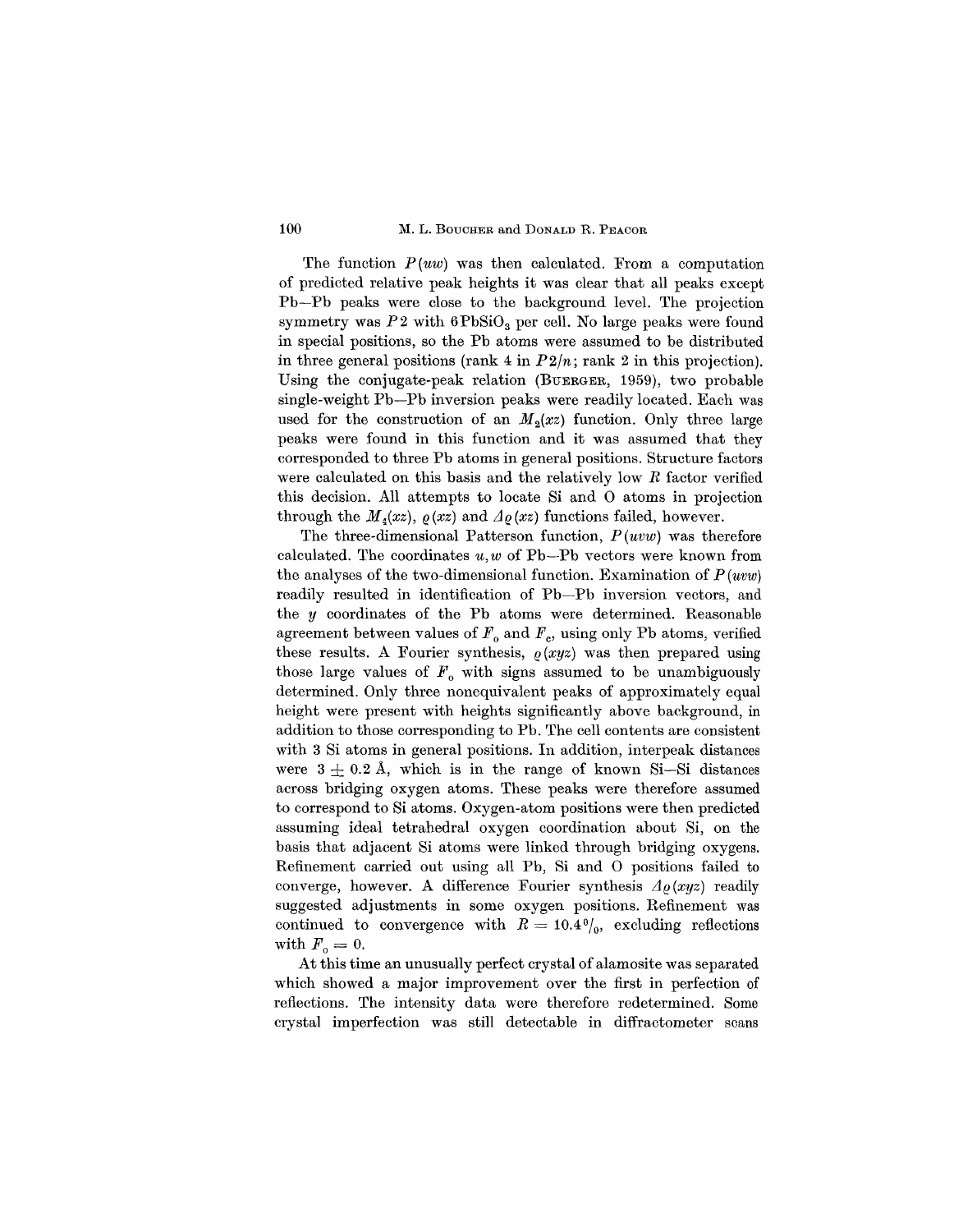however, so intensity data were again determined through the planimetering of recorded peaks.  $CuK\alpha$  radiation was again used and the data corrected for the Lorentz-polarization factor and absorption. Due to the large absorption factor, absorption had to be precisely accounted for; this was accomplished by using the IBM program ABSRP kindly provided by C. W. BURNHAM, taking care to define the crystal vertices to within about  $\pm$  .003 mm. The crystal shape was easily defined since the crystal was a prism mounted for rotation about *b* and bounded by *{hOl}* faces and {010} cleavages, 0.17 mm long with principal diameters of about 0.06 and 0.03 mm.

Refinement was continued with the new data using the weighting scheme recommended by CRUICKSHANK (1965), with corrections for anomalous scattering. Following convergence, with only the atomic coordinates and the single scale factor varying, it became evident that the data were subject to a secondary-extinction error, since large structure factors consistently had  $F_o \leq F_c$ . Since a precise extinction correction could not readily be made, due to the complexity of the crystal shape, refinement was continued with the rejection of about 50 reflections for which a significant extinction error was indicated. The refinement rapidly converged with final cycles of refinement of atom coordinates and the single scale factor alternating

| Atom  | $\boldsymbol{x}$ | $\boldsymbol{y}$ | $\boldsymbol{z}$ | B          |
|-------|------------------|------------------|------------------|------------|
| Pb(1) | .5447<br>(1)     | (2)<br>.0667     | .6739<br>(1)     | (2)<br>.65 |
| Pb(2) | .4096<br>(1)     | .3857<br>(2)     | .8469<br>(1)     | .53<br>(2) |
| Pb(3) | .2989<br>(1)     | .3041<br>(2)     | .0999<br>(1)     | .57<br>(2) |
| Si(1) | .6180<br>(7)     | .1254(12)        | .1539<br>(6)     | .35(11)    |
| Si(2) | .5292<br>(7)     | .4070(12)        | .3914<br>(6)     | .44(12)    |
| Si(3) | .7122<br>(6)     | .1824(12)        | .9616<br>(6)     | .20(11)    |
| O(1)  | $\frac{1}{2}$    | $\frac{1}{2}$    | $\frac{1}{2}$    | .77(47)    |
| O(2)  | 훋                | .2249(48)        | $\frac{1}{4}$    | .74(44)    |
| O(3)  | .6418(23)        | .2458(40)        | .4576<br>(2)     | 1.49(36)   |
| O(4)  | .6581(18)        | .0597(33)        | .0419(18)        | .57(31)    |
| O(5)  | .5070(17)        | .2875(31)        | .1071(17)        | .34(32)    |
| O(6)  | .5758(21)        | .9442(37)        | .2132(19)        | 1.10(36)   |
| O(7)  | .4041(19)        | .2935(33)        | .3036(18)        | .73(34)    |
| O(8)  | .4209(19)        | .4265(34)        | .6710(18)        | .77(34)    |
| O(9)  | .6269(22)        | .3728(36)        | .9159(20)        | 1.22(35)   |
| O(10) | .7139(17)        | .0497(32)        | .8538(16)        | .25(29)    |

Table 1. *Refined coordinates and isotropic temperature factors of alamosite* (Standard deviations are given in parentheses)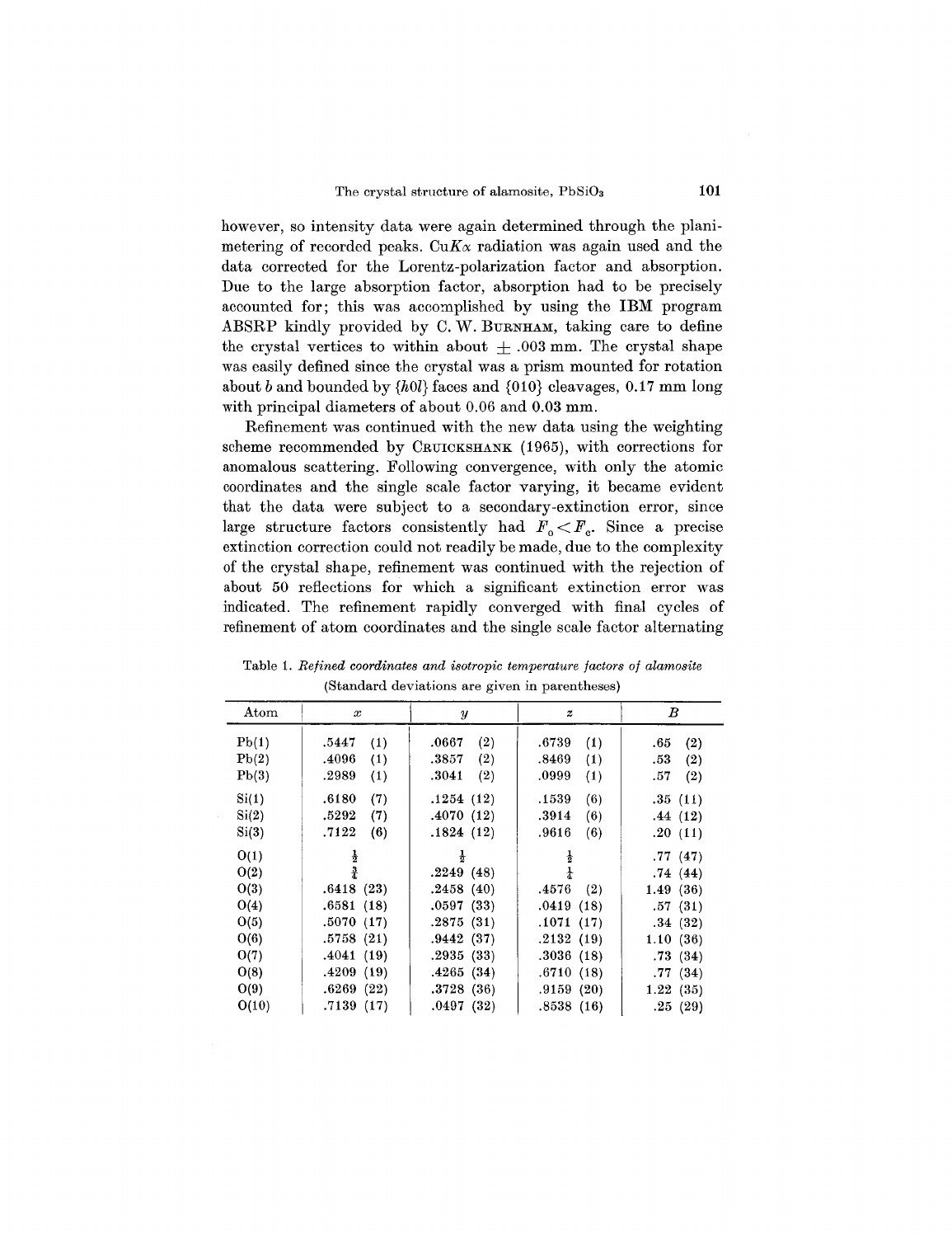Table 2. Observed and final calculated structure factors

| h k<br>$\mathbf{1}$                     | $r_{obs}$                                               | $r_{cal}$                       | h k<br>1                                | $F_{obs}$                               | $P_{cal}$            | h k            | 1                             | $\mathbf{r}_{\text{obs}}$      | $\frac{\mathrm{F}_{\mathrm{cal}}}{65.87}$ |  | h k l                                    | $F_{obs}$                                      | $r_{\rm cal}$    |
|-----------------------------------------|---------------------------------------------------------|---------------------------------|-----------------------------------------|-----------------------------------------|----------------------|----------------|-------------------------------|--------------------------------|-------------------------------------------|--|------------------------------------------|------------------------------------------------|------------------|
| 0 <sub>0</sub><br>$\overline{2}$        | 112.53                                                  | 133.57                          | $80 - 2$                                | $63.42$<br>211.03                       | 81,00                | 2 <sub>1</sub> | $\overline{3}$                | 64.08                          |                                           |  | $61 - 1$                                 | 280.89                                         | 306.41           |
| å,                                      | 265.61                                                  | 491.20                          | $\pmb{0}$                               |                                         | 228.82               |                | i,                            | 34.01                          | 38.33                                     |  | 0                                        | 84.13                                          | 87.28            |
| 6<br>я                                  | 178.29                                                  | 230.59                          | $\overline{\mathbf{2}}$                 | 0.00                                    | 5.90                 |                |                               | 173.95                         | 187.26                                    |  |                                          | 21.35                                          | 8.69             |
| 10                                      | 59.29<br>30.23                                          | 55.40<br>29.44                  | 4<br>6                                  | 55.69                                   | 54.12<br>81.45       |                | 6                             | 29.05                          | 28.01<br>13.99                            |  |                                          | 244.24                                         | 241.31           |
| 12                                      | 214.66                                                  | 202.12                          | $90 - 13$                               | 80.32<br>83.44                          | 89.26                |                | R                             | 17.89<br>28,66                 | 21.54                                     |  |                                          | 235.58<br>64.64                                | 234.61<br>59.59  |
| 1 <sub>0</sub><br>$-17$                 | 29.60                                                   |                                 | $-11$                                   | 316.48                                  | 349.41               |                | q                             | 90.95                          |                                           |  | 5                                        | 32.80                                          | 19.24            |
| -11                                     | 247.87                                                  | 19.20<br>311.95                 | $-9$                                    | 237.23                                  | 248.17               |                | 10                            |                                | $75.12$<br>127.46                         |  | 6                                        | 124.10                                         | 111.93           |
| 9<br>-                                  | 210,27                                                  | 246,60                          | - 7                                     | 185.50                                  | 205.56               |                | 11                            | 144.58<br>35.35                | 29.54                                     |  | 7                                        | 52.38                                          | 49.77            |
| 7                                       | 194.56                                                  | 256.03                          | - 5                                     | 223.15                                  | 246.16               |                | 12                            | 45.19                          | 43.82                                     |  | Ŕ                                        | 20.84                                          | 17.39            |
| 5                                       | 217.59                                                  | 296.38                          | - 3                                     | 72.28                                   | 78.79                |                | $31 - 14$                     | 98.05                          | 84.03                                     |  | ٩                                        | 47.49                                          | 36.04            |
|                                         | 171.72<br>111.78                                        | 211.23<br>160.32                |                                         | 94.74<br>238.54                         | 94.03<br>254.59      |                | $-13$<br>$-12$                | 139.89<br>109.21               | 121.29<br>114.60                          |  | $71 - 14$<br>$-13$                       | 43.52<br>56.64                                 | 52.85<br>41.11   |
|                                         | 142.76                                                  | 205.36                          |                                         | 323.95                                  | 331.15               |                | $-11$                         | 105.75                         | 109.93                                    |  | $-12$                                    | 191.63                                         | 197.13           |
|                                         | 99.89                                                   | 116.32                          |                                         | 173.74                                  | 158.48               |                | $-10$                         | 200.81                         | 233.09                                    |  | $-11$                                    | 52.87                                          | 51.51            |
|                                         | 62.96                                                   | 65.32                           | $100-12$                                | 41.18                                   | 43.23                |                | - 9                           | 149.82                         | 158.85                                    |  | -10                                      | 151.32                                         | 156.04           |
|                                         | 107.62                                                  | 114.32                          | $-10$                                   | 50.34                                   | 28.97                |                | - 8                           | 181.88                         | 198.76                                    |  | $\frac{1}{2}$                            | 35.30                                          | 32.32            |
| 11                                      | 23.58<br>263.04                                         | 7.06                            | $-8$                                    | 143.44                                  | 146.64               |                | - 7                           | 162.12 171.76                  |                                           |  |                                          | 248.40                                         | 272.20           |
| 13<br>2 <sub>0</sub><br>$-14$           | 88.27                                                   | $257.33$<br>91.70<br>61.04      | $-6$                                    | 70.96                                   | 81.74                |                | - 6                           | 245.64                         | 296.93                                    |  | $\begin{array}{cc} -7 \\ -6 \end{array}$ | 30.21                                          | 16.58            |
| $-12$                                   |                                                         |                                 | $\frac{1}{2}$                           | $199.49\n14.75\n170.80\n142.79\n155.57$ | 221.54               |                | - 5<br>- 4                    | $115.77$<br>$74.89$<br>$43.64$ | 109.76<br>69.17                           |  |                                          | 152.87                                         | 158.63<br>26.15  |
| $-10$                                   | $47.81$<br>213.46<br>173.52                             | 252.18<br>207.96                | $\mathbf 0$                             |                                         | $11.07$<br>158.80    |                | $-3$                          |                                | 39.26                                     |  | $-5$<br>$-5$<br>$-3$<br>$-2$             | $27.33$<br>97.46<br>91.73                      | 97.12            |
| $-8$                                    |                                                         |                                 | $\overline{2}$                          |                                         | 140.32               |                | $-2$                          |                                | 164.36                                    |  |                                          |                                                | 93.14            |
| 6                                       | 281.27                                                  | 400.73                          |                                         |                                         | 114.93               |                | $-1$                          | 141.13<br>248.34               | 302.95                                    |  |                                          | 37.59                                          | 31.68            |
|                                         | 280.72                                                  |                                 | $110 - 13$                              | 0.00                                    | 13.42                |                | $\mathbf 0$                   | 35.39                          | 28.22                                     |  | - 1                                      | 51.43                                          | 50.73            |
| $-2$<br>$\mathbf 0$                     | 87.49                                                   | 82.06                           | $-11$                                   | 21.58                                   | 12.46                |                | $\overline{2}$                | 235.14                         | 272.50                                    |  | $\pmb{0}$                                | 69.44                                          | 68.37            |
| $\mathfrak{p}$                          | 124.79<br>330.93                                        | 151.09<br>417.24                | $\frac{1}{2}$                           | 104.05<br>213.57                        | 101.07<br>213.21     |                |                               | 0.00<br>169.23                 | 6.76<br>155.32                            |  | $\mathbf 1$                              | 167.74<br>150.35                               | 173.28<br>140.97 |
|                                         | 244.12                                                  | 338.68                          | $-5$                                    | 0,00                                    | 16.51                |                |                               | 194.76                         | 176.44                                    |  |                                          | 191.34                                         | 185.68           |
| 6                                       | 275.52                                                  | 328.64                          | $-3$                                    |                                         | 403.53               |                |                               | 377.57                         | 388.01                                    |  |                                          | 118.52                                         | 103.16           |
| 8                                       | 375.14                                                  | 418.19                          | $-1$                                    | $343.94$<br>$74.66$                     | 68.73                |                | 6                             | 36.97                          | 25.18                                     |  | 5                                        | 37.56                                          | 31.83            |
| 10                                      | 28,26                                                   | 25.99                           | $\mathbf{1}$                            |                                         | 226.16               |                |                               | 94.76<br>163.69                | 81.04                                     |  | 6                                        | 211.42                                         | 195.02           |
| 12                                      | $253.42$<br>$23.26$                                     | $242.78$<br>8.31                |                                         | $223.31$<br>$124.97$<br>$169.76$        | 132.96               |                | 8                             |                                | 144.85                                    |  | 7                                        | 158.74                                         | 145.33           |
| 50<br>$-13$                             | 158.88                                                  |                                 | $120 - 12$<br>$-10$                     | 169.69                                  | 196.89               |                | $\alpha$<br>10                |                                |                                           |  | 8                                        | 116.99                                         | 103.83           |
| $-11$<br>- 9                            | 166.20                                                  | $189.12$<br>$177.84$            | $-8$                                    | 200,66                                  | $165.51$<br>$214.00$ |                | 11                            | 153.47<br>143.73<br>137.25     | 139.35<br>132.76<br>121.80                |  | $81 - 14$<br>$-13$                       | $\frac{129.75}{139.08}$                        | 123.09<br>139.94 |
| ż                                       | 151.97                                                  | 160,00                          | - 6                                     | 77.11                                   | 74.90                |                | $\bf{12}$                     | 49.75                          | 42.84                                     |  | $-12$                                    | 85.28                                          | 79.99            |
| 5                                       | 52.41                                                   | 51.31                           |                                         | 12.67                                   | 2.68                 |                | $41 - 14$                     | 25.44                          | 25.72                                     |  | $-11$                                    | 97.14                                          | 104.16           |
| 3                                       | 349.66                                                  | 536.70                          | $-2$                                    | 47.89                                   | 39.96                |                | $-13$                         | 112,00                         | 113.30                                    |  | $-10$                                    | 112.64                                         | 102.01           |
|                                         | 129.90                                                  | 144.80                          | $\mathbf 0$                             | 142.70                                  | 139.86               |                | $-12$                         | 180.29                         | 168.77                                    |  | - 9                                      | 35.94                                          | 30.67            |
|                                         | 358.04                                                  | 512.83                          | $130 - 9 - 7$                           | 127.95                                  | 144.53               |                | $-11$                         | 106.18                         | 118.03                                    |  | $-8$                                     | 285.94                                         | 310.73           |
|                                         | 26.81                                                   | 19.18                           |                                         | 97.34                                   | 100.89               |                | $-10$                         | 201.09                         | 209.68                                    |  | - 7                                      | 119.89                                         | 125.05           |
|                                         | 202.67<br>108.90                                        | 182.87                          | - 5<br>- 3                              | 12.23                                   | 12.20<br>10.92       |                | - 9<br>$-8$                   | 212.18<br>30.34                | 242.63<br>25.56                           |  | - 6<br>- 5                               | 101.52<br>84.08                                | 100.09<br>80.26  |
| q                                       |                                                         | $90.51$<br>110.70               | $-1$                                    |                                         | 200.15               |                |                               | 23.26                          | 21.61                                     |  | - 4                                      | 223.93                                         | 228,98           |
| 11                                      | 122.43<br>130.36<br>23.04                               | 108,46                          | $0 1 -13 -12$                           | $23.51$<br>190.75<br>70.76<br>36.21     | 72.28                |                | $\frac{1}{2}$                 | 258.86<br>178.79               | 305.59<br>178.94                          |  | $\frac{1}{2}$                            | 30.96                                          | 31.00            |
| 40<br>$-14$                             |                                                         | $\frac{21.93}{81.75}$           |                                         |                                         | 18.31                |                | $-5$                          |                                |                                           |  |                                          | 232.75<br>86.73                                | 262.90           |
| $-12$                                   | 89.54                                                   |                                 | $-11$                                   | 192.89                                  | 195.05               |                | - 4                           | 225.95                         | 244.16                                    |  | $-1$                                     |                                                | 65.14            |
| $-10$                                   | 25.64                                                   | 32.86                           | $-10$                                   | 29.89                                   | 11.79                |                | $\frac{1}{2}$                 | 0.00                           | 4.12                                      |  | 1                                        | 93.24                                          | 88.26            |
| - 8<br>- 6                              | 108.17<br>205.86                                        | 96.60<br>223.78                 | $-9$<br>- 8                             | 134.71<br>159.91                        | 143.67<br>176.29     |                | $-1$                          | 91.92<br>50.99                 | 94.93<br>48.65                            |  |                                          | 155.11<br>186.64                               | 151.25<br>167.75 |
| - 4                                     | 169.28                                                  | 181.70                          | - 7                                     | 246.77                                  | 330.54               |                | 0                             | 131.74                         | 142.80                                    |  |                                          | 131.38                                         | 124.42           |
| - 2                                     | 433.15                                                  | 614.99                          | - 6                                     | 120.76                                  | 132.24               |                |                               | 114.29                         | 113.41                                    |  |                                          | 156.29                                         | 152.22           |
| $\theta$                                | 20.67                                                   | 12.32                           | $-5$                                    | 159.63                                  | 183.46               |                |                               | 116.60                         | 109.58                                    |  | 6                                        | 59.33                                          | 53.87            |
| 2                                       | 403.27                                                  | 479.81                          | $-4$                                    | 135.76                                  | 155.54               |                |                               | 193.22 182.77                  |                                           |  |                                          | 179.10                                         | 164.39           |
|                                         | $190.61$<br>0.00<br>103.88                              | $\frac{172,68}{23.03}$<br>96.22 | $\frac{3}{2}$                           | 160.50                                  | 204,61               |                |                               | 72,02                          | 64.10                                     |  | $91 - 14$                                | 56.84                                          | 67.66            |
| 6<br><b>a</b>                           |                                                         |                                 |                                         |                                         | 111.94               |                | 6                             | $42.52$<br>$256.22$            | 35.68<br>228.99                           |  | $-13$                                    | 127.77                                         | 124.22           |
| 10                                      | 268.57                                                  |                                 | $1 1 - 14$<br>$-13$                     | $103.74$<br>33.83<br>78.16              | 66.19                |                | 8                             |                                | 91.61                                     |  | $-12$<br>$-11$                           | 75.15                                          | 69.77<br>30.96   |
| 50<br>$-13$                             | 297.81                                                  | 265.09<br>322.32                | $-12$                                   |                                         |                      |                | $\mathbf Q$                   | $\frac{101.78}{202.05}$        | 190.47                                    |  | $-10$                                    | $\frac{37.22}{23.92}$<br>$\frac{23.92}{53.61}$ | 6.52             |
| $-11$                                   | 187.64                                                  | 192.10                          | $-11$                                   | $175.64$<br>0.00                        | 175.49<br>7.90       |                | 10                            | 13.99                          | 3.79                                      |  | $-9$                                     |                                                | 48.64            |
| 9                                       | 287.83                                                  | 317.81                          | $-10$                                   | 67.92                                   | 75.43                |                | 11                            | 91.37                          | 85.22                                     |  | $-8$                                     | 158.08                                         | 163.50           |
| ż                                       | 359.49                                                  | 474.00                          | - 9                                     | 142.08                                  | 152.90               |                | $51 - 14$                     | 199.10                         | 195.58                                    |  | $-76$<br>$-6$<br>$-5$<br>$-1$            | 74.81                                          | 71.75            |
|                                         | 154.76                                                  | 155.66                          | - 8                                     | 22.68<br>213.59                         | 9.61                 |                | $-13$                         | 47.89                          | 32.42                                     |  |                                          | 67.07                                          | 63.42            |
| $\overline{\mathbf{5}}$<br>$\mathbf{1}$ | 185.31                                                  | 206.64                          | $-7$<br>$-6$                            | 88.53                                   | 264.43               |                | $-12$<br>-11                  | 35.05<br>0.00                  | 42.59<br>4.63                             |  |                                          | 50.33<br>282.14                                | 55.02<br>514.34  |
|                                         | $55.56$<br>162.24                                       | $57.37$<br>175.32               | $-5$                                    | 55.06                                   | $95.29$<br>55.78     |                | $-10$                         | 88.69                          |                                           |  |                                          | 76.34                                          | 88.56            |
|                                         |                                                         | 146.49                          | $-4$                                    | 186.93                                  | 217.73               |                | $\frac{1}{2}$ $\frac{9}{8}$   | 75.46                          | $77.14$<br>76.66                          |  | $\frac{1}{2}$                            | 0.00                                           | 2.75             |
| 5                                       |                                                         | 245.36                          | $\frac{1}{2}$ $\frac{1}{2}$             | $258.47$<br>0.00                        | 383.96               |                |                               | 58.63                          | 61.14                                     |  | $-1$                                     | 33.98                                          | 12.21            |
|                                         |                                                         | 27.19                           |                                         |                                         | 10.40                |                | $-7$<br>- 6                   | 59.78<br>197.29                | 51.61                                     |  | $\overline{\mathbf{0}}$                  | $294.17$<br>$26.81$                            | 303.99           |
| 60<br>$-14$                             | $157.52$<br>$252.42$<br>$25.93$<br>$155.09$<br>$147.63$ | 144.44<br>159.29                | $\mathbf{1}$<br>$\overline{\mathbf{2}}$ | 52.46<br>0.00                           | 60.38<br>13.38       |                | - 5                           | 215.77                         | 193.09<br>230.54                          |  | 1                                        | 43.16                                          | 34.47<br>43.28   |
| $-12$                                   | 103.27                                                  | 111.04                          | $\overline{\mathbf{z}}$                 | 184.97                                  | 265.35               |                |                               | 0.00                           | 4.17                                      |  | $\overline{\mathbf{3}}$                  | 62.89                                          | 59.71            |
| $-10$                                   | 42.88                                                   | 40.87                           |                                         | 178.79                                  | 242.32               |                | $-3$                          | 100.09                         | 95.73                                     |  |                                          | 124.66                                         | 107.78           |
| 8                                       | 192.71                                                  | 202.23                          | 5                                       | 181.26                                  | 235.74               |                | $-2$                          | 316.08                         | 370.66                                    |  |                                          | 130.92                                         | 122.61           |
| - 6                                     | 61.98                                                   | 57.17                           | 6                                       | 101.63                                  | 114.11               |                |                               | 194.60                         | 202.10                                    |  | 6                                        | 61.56                                          | 47.59            |
|                                         | 131.30                                                  | 154.71                          | $\mathbf{a}$                            | 21.62                                   | 18.70                |                | $\mathbf 0$                   | 29.53                          | 22.68                                     |  | $101 - 13$                               | 85.12                                          | 92.57            |
| $-2$<br>$\Omega$                        | 31.56<br>147.71                                         | 33.26<br>168.77                 | $\mathbf{Q}$                            | 141.00                                  | 148.95               |                | $\mathbf{2}$                  | 253.18                         | 277.10                                    |  | $-12$<br>$-11$                           | 159.80                                         | 162.64           |
| $\mathbf{Q}$                            | 271.73                                                  | 277.82                          | 10                                      | 241.03<br>191.98                        | 260,44<br>172.55     |                | 3                             | 255.83<br>32.53                | 251.74<br>21.11                           |  | $-10$                                    | 164.95                                         | 167.13<br>21,02  |
|                                         | 286.91                                                  | 296.14                          | 11                                      |                                         |                      |                |                               |                                | 16.07                                     |  | - 9                                      | 23.75<br>130.26                                | 129.78           |
| 6                                       | 349.73<br>126.78                                        | 346.39                          | 12                                      | $187.10$<br>58.23                       | 165.48               |                |                               | $21.49$<br>137.28              | 127.81                                    |  | - 8                                      | 142.10                                         | 140.40           |
| 8                                       |                                                         | 112.32                          | 13                                      | 74.87                                   | 76.81                |                | Ġ                             | 126.57                         | 112.04                                    |  | $-7$                                     | 183.76                                         | 186.50           |
| 70<br>$-13$                             | 209.86                                                  | 211.45                          | $21 - 14$                               | 148.79                                  | 125.37               |                | $\overline{\phantom{a}}$<br>8 | 255.16                         | 254.43                                    |  |                                          | 204.49                                         | 219.00           |
| $-11$<br>9                              | 193.74<br>104.64                                        | 197.03<br>100.47                | $-13$<br>$-12$                          | 98.03<br>216.16                         | 84.76<br>220.53      |                | 9                             | 112.63<br>99.27                | 103.10<br>85.93                           |  | $-5$<br>- 4                              | 0.00<br>65.76                                  | 6.76<br>64.83    |
|                                         | 196.17                                                  | 203.53                          | $-11$                                   | 82.09                                   | 86,06                |                | 10                            | 16.70                          | 6.63                                      |  |                                          | 124.69                                         | 131.05           |
|                                         | 367.12                                                  | 457.07                          | $-10$                                   | 0.00                                    | 20.82                |                | $61 -14$                      | 139.73                         | 138.09                                    |  | $-2$                                     | 184.96                                         | 201.08           |
| 3                                       | 15.16                                                   | 15.34                           | - 9                                     | 64.88                                   | 69.63                |                | $-13$                         | 0.00                           | 5.77                                      |  | $-1$                                     | 56.14                                          | 38.83            |
| $\mathbf{1}$                            | 395.79                                                  | 515.51                          | - 8                                     | 195.00                                  | 220.42               |                | $-12$                         | 159.39                         | 153.07                                    |  | $\mathbf 0$                              | 238.49                                         | 248.52           |
| 1                                       | 129.55                                                  | 129.78                          | $\frac{1}{2}$                           | 116.29                                  | 125.40               |                | $-11$                         | 145.22                         | 146.78                                    |  | $\mathbf{1}$                             | 93.20                                          | 92.54            |
|                                         | 137.56<br>85.04                                         | 121.94<br>83.47                 | $-5$                                    | $\frac{121.30}{25.61}$                  | 119.91<br>22.90      |                | $-10$<br>$-9$                 | 260.27                         | 284.09                                    |  | $\mathbf{2}$<br>3                        | $\frac{1}{61}$ , 28<br>61.29                   | 25.62<br>52.63   |
|                                         | 88.78                                                   | 78.41                           | - 4                                     | 18.82                                   | 9.42                 |                | $-8$                          | 153.56<br>46.72                | $149.79$<br>$34.20$                       |  | À                                        | 181.11                                         | 174.01           |
| $80 - 14$                               | 116.56                                                  | 123.07                          | $-3$                                    | 231.23                                  | 309.13               |                | $-7$                          | 50.05                          | 46.02                                     |  |                                          | 23.42                                          | 17.36            |
| $-12$                                   | 143.92                                                  | 142.16                          | $-2$                                    | $55.09$<br>43.69                        | 47.31                |                | - 6                           | 114.71                         | 110.04                                    |  | $11 1 - 12$                              | 111.56                                         | 115.60           |
| -10                                     | 158.33                                                  | 171.97                          |                                         |                                         | 41.03                |                | - 5                           | 237.00                         | 275.85                                    |  | $-11$                                    | 127.00                                         | 126.74           |
|                                         | 72.09                                                   | 68.40                           | $\theta$                                | 86.62                                   | 88.70                |                |                               | 218.58                         | 242.75                                    |  | $-10$                                    | 195.57                                         | 209.32           |
| - 6                                     | 68.44<br>211.45                                         | 61.68<br>221.19                 |                                         | 312.94<br>154.29                        | 403.50<br>143.59     |                | $-2$                          | 34.56<br>180.74                | 37.84<br>186.88                           |  | $\frac{1}{2}$ $\frac{9}{8}$              | 62.64<br>115.60                                | 69.94<br>111.87  |
|                                         |                                                         |                                 |                                         |                                         |                      |                |                               |                                |                                           |  |                                          |                                                |                  |

102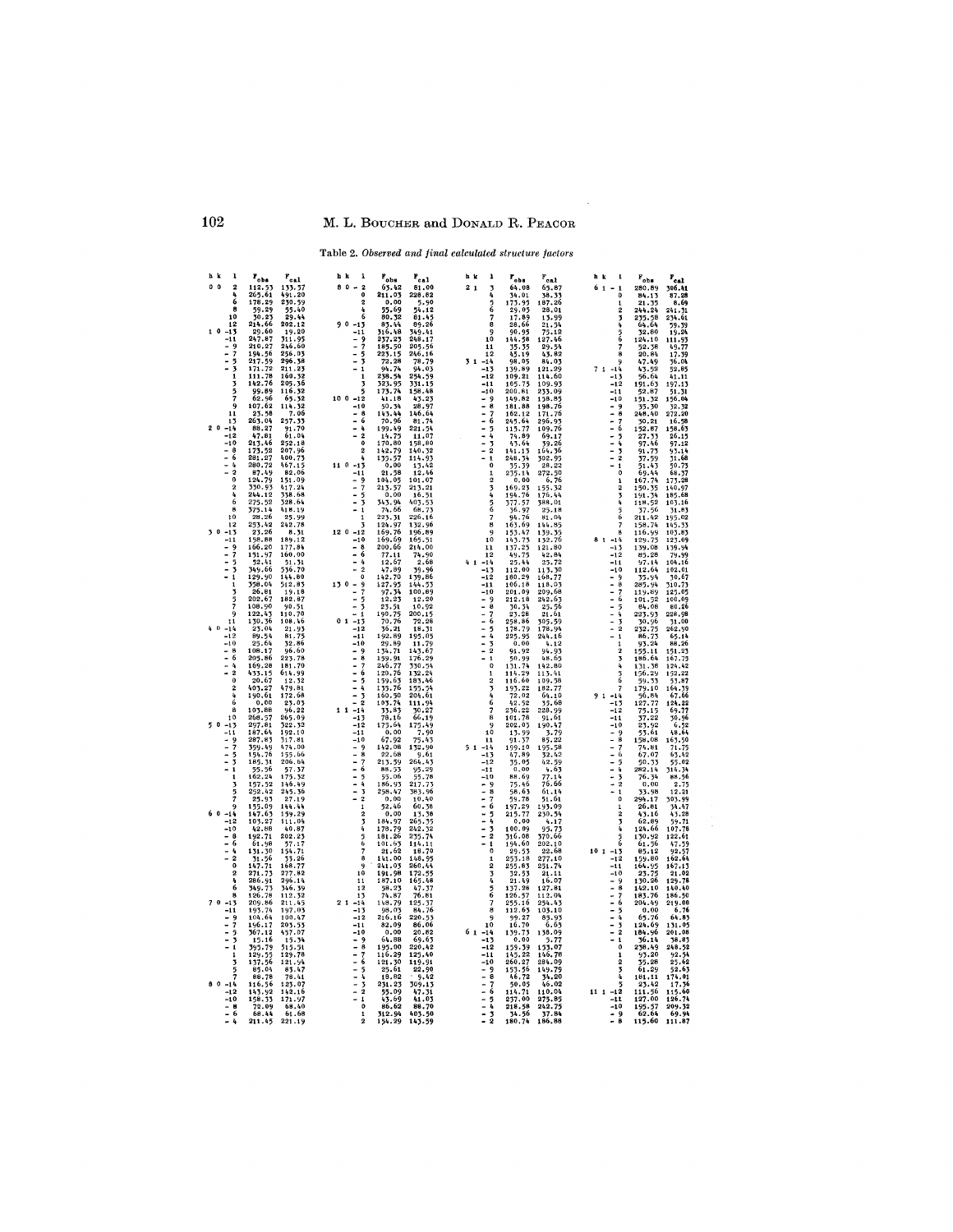## Table 2. (Continued)

| h k<br>$\mathbf{1}$                        |                        |                          | $\mathbf{1}$<br>h k      |                             |                                                  | h k | $\mathbf{1}$                   |                                 |                      | h k            |                                                 |                                           |                        |
|--------------------------------------------|------------------------|--------------------------|--------------------------|-----------------------------|--------------------------------------------------|-----|--------------------------------|---------------------------------|----------------------|----------------|-------------------------------------------------|-------------------------------------------|------------------------|
|                                            | $r_{\rm obs}$          | $r_{\rm cal}$            |                          | $\mathbf{r}_{\text{obs}}$   | $r_{cal}$                                        |     | $72 - 11$                      | $\mathbf{r}_{\mathrm{obs}}$     | $P_{cal}$            |                |                                                 | $\mathbf{r}_{\text{obs}}$                 | $r_{c,1}$              |
| $\overline{\mathbf{r}}$<br>$111 -$<br>$-6$ | 116.27<br>101.42       | 111.78<br>107.49         | $32 - 10$<br>$-9$        | 166.32<br>194.29            | 185.89<br>218.74                                 |     | $-10$                          | 172.68<br>84.48                 | 182,20<br>82,81      | $122 - 6$      | $-5$                                            | 165.28<br>117.08                          | 173.19<br>120.72       |
| ä,<br>5                                    |                        | 78.08                    | $-8$                     | 37.65                       | 18.26                                            |     | - 9                            | 0,00                            | 18.97                |                | - 4                                             | 15.58                                     | 4.27                   |
| ٠<br>b.                                    | 70.45<br>82.68         | 83.01                    | $\frac{1}{2}$            | 77.82                       |                                                  |     | $-8$                           | 80.44                           | 80.98                |                | $\frac{3}{2}$                                   | 212.41                                    | 206.43                 |
| $\overline{a}$<br>Ъ                        | 31.52                  |                          |                          | 305.61                      | $75.44$<br>420.33                                |     | $\frac{1}{2}$                  | 212.13                          | 237.61               |                |                                                 | 108.47                                    | 110,12                 |
| $\overline{a}$<br>$\mathbf{2}$             | 56.62<br>20.29         | $15.13$<br>55.85<br>2.09 | $-5$                     | 149.11                      | 161.45                                           |     |                                | 74.30<br>38.65                  | 72.67                |                | $-1$                                            |                                           | 112.17                 |
| -1<br>$\theta$                             |                        |                          | A,<br>- 3                | $147.33$<br>58.69           | 147.48<br>50.72                                  |     | - 5                            |                                 | 35.11                |                | $\ddot{\mathbf{0}}$                             | $106.37$<br>$36.54$<br>$64.77$<br>$87.33$ | 24.53                  |
| 1                                          | 82.35<br>48.40         | 73.21<br>35.69           | $\overline{2}$           | 274.00                      | 382.33                                           |     | $\frac{1}{2}$                  | 127.62<br>66.92                 | 141.54<br>69.21      | $132 - 8$      | 7                                               |                                           | 72.49<br>89.51         |
|                                            | 105.04                 | 102.83                   | $\mathbf{1}$             | 70.46                       | 73.97                                            |     | - 2                            | 32.95                           | 30.88                |                | - 6                                             | 153.64                                    | 149.07                 |
| 3                                          | 26,88                  | 32.93                    |                          | 223.58                      | 246.59                                           |     | $\mathbf{1}$                   | 57.09                           | 52.01                |                | 5                                               | 84.92                                     | 80.31                  |
| 12.1                                       | 27.30                  | 20.53                    |                          | 92.18                       | 94.65                                            |     | $\mathbf 0$                    | 26.50                           | 8,78                 |                |                                                 | 102.19                                    | 97.08                  |
| $-10$                                      | 185.06                 | 185.69                   |                          | 51.04                       | 44.50                                            |     |                                | 172.97                          | 174.39               |                |                                                 | 147.84                                    | 150.80                 |
| - 9<br>- 8                                 | 22,80                  | 32.77                    |                          | 178.25                      | 162.03                                           |     | $\overline{2}$                 | 0.00                            | 10.41                | 0 <sub>3</sub> | $\overline{2}$                                  | 51.81                                     | 51.64                  |
|                                            | 0,00<br>127.04         | 0.71<br>139.87           | 4                        | 153.98                      | 135.25                                           |     | ł,                             | 116.28                          | 110.53               |                | 3<br>4                                          | 80.55                                     | 87.57                  |
| - 6                                        | 232.28                 | 265.23                   | 5<br>6                   | 195.15<br>325.64            | 174.88                                           |     | 5                              | 201.73<br>152.53                | 201.20<br>144.36     |                |                                                 | 202.90<br>210,23                          | 276.32<br>285.07       |
| L.<br>5                                    | 0,00                   | 8.55                     | 7                        | 50.45                       | 313.31<br>46.98                                  |     | 6                              | 54.41                           | 52.31                |                | 6                                               | 19.66                                     | 19.32                  |
| $-1$                                       | 146.24                 | 151.13                   | 8                        |                             | 121.28                                           |     | 7                              | 117.09                          |                      |                |                                                 | $129.91$ $145.42$<br>23.24 $16.99$        |                        |
|                                            | 164.76<br>70.87        | 154.70                   | ۹                        | $138.55$<br>59.05<br>254.58 | $48.15$<br>$238.36$<br>$31.75$<br>$5.67$         |     | 8                              | $224.77$<br>$20.49$<br>$217.79$ | 102.69<br>212.30     |                | 8                                               |                                           | 16.99                  |
| $-2$                                       |                        | 76.28                    | 10                       |                             |                                                  |     | $82 - 14$                      |                                 | 32.57                |                | 9                                               | $\frac{79.92}{68.08}$                     | 36.32                  |
| 1<br>o                                     | 11.74<br>156.17        | 5.53<br>161.90           | 11<br>$42 - 14$          | 35.28<br>0.00               |                                                  |     | $-13$<br>$-12$                 | 42.61                           | 227.52<br>44.65      |                | 10<br>11                                        | 153.52                                    | 154.05                 |
| 1                                          | 149.03                 | 135.49                   | $-13$                    | 220.63                      | 207.61                                           |     | $-11$                          | 44.40                           | 40.85                |                | 12                                              | 110.27                                    | 100.63                 |
| $131 - 10$                                 | 96.48                  | 107.57                   | $-12$                    | 57.78                       | 66.05                                            |     | $-10$                          | 0.00                            | 11.05                | $13 - 13$      |                                                 | 64.07                                     | 53.77                  |
|                                            | 78.86                  | 79.40                    | $-11$                    | 248.13                      | 279.83                                           |     | - 9                            | 218.42                          | 244.29               |                | $-11$                                           | 98.30                                     | 92.57                  |
| - 8                                        | 53.07                  | 53.81                    | $-10$                    | 115.28                      | 120,01                                           |     | - 8                            | 191.35                          | 197.82               |                | $-10$                                           | 237.63                                    | 262.59                 |
| $\overline{a}$<br>6                        | 17.27                  | 20.81                    | $-9$<br>$-8$             | 25.98                       | 14.98                                            |     | $\frac{1}{2}$                  | 160.62                          | 156.94               |                | $\frac{1}{2}$ 8                                 | 136.77                                    | 164.65                 |
| $-5$                                       | 202.37                 | 211.29                   | $-7$                     | 131.36                      | 135.01                                           |     |                                | 53.15                           | 55.83                |                |                                                 | 80.02                                     | 79.10                  |
| 4                                          | 101.00<br>36.96        | 99.19<br>38.30           | – ś                      | 212.46<br>174.04            |                                                  |     | $-5$<br>$-4$                   | 0.00<br>177.52                  | 5.29<br>186.88       |                | $\begin{array}{ccc} - & 7 \\ - & 6 \end{array}$ | 173.46<br>205.33                          | 206.56<br>256.22       |
| -3                                         | 97.62                  | 102.06                   | $-5$                     | 199.64                      | 225.62<br>183.05<br>204.68                       |     | $\frac{1}{2}$                  | 189.02                          | 192.46               |                | $-5$                                            | 81.37                                     | 87.56                  |
|                                            | 187.58                 | 188.30                   | $-4$                     | 205.19                      | 223.49<br>170.63                                 |     |                                | $\frac{54.66}{257.94}$<br>21.61 | 61,12                |                | $-4$                                            | 57.19<br>150.70                           | $\frac{57.31}{165.64}$ |
| 0 <sub>2</sub><br>$\overline{2}$           | 144.58                 | $\frac{181.10}{66.22}$   | $-3$                     | 149.70                      |                                                  |     | $-1$                           |                                 | 305.94<br>7.86       |                | $\frac{1}{2}$ $\frac{3}{2}$                     |                                           |                        |
| ٦                                          | 61.00                  |                          | - 2<br>$-1$              | 87.54<br>160.45             | 91.85<br>160.01                                  |     | $\ddot{\mathbf{0}}$            | 84.88                           | 72.66                |                |                                                 | 66.09<br>150.69                           |                        |
| 4<br>5                                     | 46.58<br>107.43        | 43.63<br>120.75          | $\Omega$                 | 21.90                       | 12.46                                            |     | 1<br>$\overline{\mathbf{2}}$   | 119.53                          |                      |                | $\mathbf{1}$                                    | 0.00                                      | 179.91<br>6.42         |
|                                            | 221.46                 | 294.13                   | $\mathbf{1}$             | 295.92                      | 349.03                                           |     | $\overline{\mathbf{3}}$        | 282.42                          | 105.40<br>283.23     |                |                                                 | 90.06                                     | 98.43                  |
| 7                                          | 77.85                  | 83.73                    |                          | 25.51                       | 5.61                                             |     |                                | 73.49                           | 70.69                |                |                                                 | 160.75                                    | 192.95                 |
|                                            | 106.77                 | 109.95                   |                          | 127.27                      | 114.16                                           |     | 5                              | 54.18                           | 50.94                |                |                                                 | 83.83                                     | 87.88                  |
|                                            | 181.84                 | 219.47                   |                          | 263.28                      | 245.45                                           |     | ó                              | 190.94                          | 167.85               |                |                                                 | 71.36                                     | 72.98                  |
| 10                                         | 133.36                 | 132.05                   |                          | 202.74                      | 172.41                                           |     | 7                              | 131.82                          | 114.44               |                |                                                 | 119.32                                    | 120.65                 |
| $\overline{11}$                            | 201.55<br>78,60        | 182.52<br>63.56          |                          | 0,00                        | 12.92<br>58.61                                   |     | $92 - 13$<br>$-12$             | 94.71                           | 97.31<br>91.92       |                | $\mathbf{q}$                                    | 46.27<br>84.66                            | 45.21                  |
| 12<br>13                                   | 181.35                 | 161.46                   | R                        | 67.39<br>216.00             | 198.00                                           |     | $-11$                          | 99.73<br>26.50                  | 19.53                |                | 10                                              | 0.00                                      | 82.54<br>3.96          |
| $12 - 13$                                  | 96.55                  | 94.24                    | $\ddot{\mathbf{Q}}$      | 86.61                       | 81.52                                            |     | $-10$                          | 29,80                           | 29.81                |                | 11                                              | 45.90                                     | 47.31                  |
| $-12$                                      | 142.62                 | 142.49                   | $10\,$                   | 72.44                       | 64.12                                            |     | - 9                            | 51.51                           | 44.79                |                | 12                                              | 128.59                                    | 110.15                 |
| $-11$                                      | 47.37                  | 42.65                    | 11                       | 72.10                       | 63.59                                            |     | $-8$                           | 143.60                          | 130.60<br>60.86      | $2, 3, -13$    |                                                 | 37.88                                     | 41,86                  |
| $-10$                                      | 99.98                  | 95.31                    | $52 - 14$                | $76.41$<br>$62.68$          | 85.55<br>38.93                                   |     | $\frac{1}{2}$                  | $60.54$<br>$80.63$              |                      |                | $-12$                                           | 91.62                                     | $96.18$<br>129.69      |
| $-9$<br>- 8                                | 0.00<br>198.90         | 25.31<br>240.67          | $-13$<br>$-12$           |                             |                                                  |     | $-5$                           | 145.63                          | 78.31<br>146.58      |                | $-11$<br>$-10$                                  | 131.59<br>159.58                          |                        |
|                                            | 140.97                 | 147.21                   | $-11$                    | 59.32<br>27.82              | $\frac{57.05}{36.61}$                            |     | - 4                            | 194.38                          | 193.29               |                | $-9$                                            | 161.03                                    | $164.74$<br>$174.54$   |
|                                            | 125.07                 | 134.16                   | $-10$                    | 65.84                       | 68.50                                            |     |                                | 182.58                          | 202.50               |                | - 8                                             | 104.03                                    | 104.11                 |
|                                            | 31.74                  | 31.12                    | - 9                      | 60.59                       | 56.15                                            |     | $\frac{1}{2}$ $\frac{1}{2}$    | 0, 00                           | 13.77                |                | $-7$                                            | 140.34                                    | 143.07                 |
|                                            | 68.81                  | 68.56                    | - 8                      | 25.72                       | 18.43                                            |     | $-1$                           | 159.37                          | 164.14               |                | - 6                                             | 202.90                                    | 232.34                 |
|                                            | 233.47                 | 323.97                   | $-7$                     | 74.40                       | 66.96                                            |     |                                | 192.01                          | 195.97               |                | - 5                                             | 248.35                                    | 312.64                 |
| $\overline{2}$                             | 233.15<br>158.25       | 356.47<br>203.58         | $-6$<br>$-5$             | 28.92<br>220.31             | 23.60                                            |     | $\mathbf{1}$<br>$\overline{2}$ | 128.05                          | 124.12<br>68.99      |                | $\frac{1}{2}$                                   | 80.39                                     | 81.73                  |
| 2                                          | 197.00                 | 305.21                   | $-4$                     | 95.74                       | 218.92<br>102.06                                 |     | 3                              | 69.35<br>20.76                  | 7.15                 |                | - 2                                             | 132.31<br>72.46                           | 137.33<br>72.51        |
|                                            | 42.03                  | 40.54                    | $\frac{1}{2}$            |                             |                                                  |     | 4                              | 151.14                          | 143.46               |                | $-1$                                            | 101.36                                    | 110,62                 |
|                                            | 288.44                 | 472.50                   |                          | 104.35<br>196.56            | 119.77<br>218.67                                 |     | $\frac{5}{6}$                  | 55.95                           | 44.20                |                | $\Omega$                                        | 0.00                                      | 11,88                  |
|                                            | 37.27<br>26,65         | 58.25                    | $-1$                     | 269.49                      | 297.00<br>190.75                                 |     |                                | $19.45$<br>83.49                | 20.98<br>78.61       |                | $\overline{2}$                                  | 108.10                                    | 98.20                  |
| 6                                          | 107.60                 | 24.99<br>112.49          | $\mathbf{0}$             | 164.50                      |                                                  |     | $102 -13 -12$                  | 43.79                           | 39.24                |                | $\overline{\mathbf{3}}$<br>4                    | 285.14                                    | 324.98<br>204.60       |
| 8                                          | 222.70                 | 247.38                   |                          | 91.79<br>356.30             | $89.39$<br>389.02                                |     | $-11$                          | 189.10                          | 196.57               |                | 5                                               | 196.53<br>28.50                           | 23.85                  |
| 9                                          | 97.93                  | 84.75                    |                          | 46.62                       | 39.74<br>42.68                                   |     | $-10$                          | 140.19                          | 152.55               |                | 6                                               | 113.52                                    | 104.26                 |
| 10                                         | 183.65                 | 156.40                   |                          | 46.87                       |                                                  |     | $-9$                           | 50.07                           | 0.66                 |                | $\overline{7}$                                  | 368.30                                    | 368.24                 |
| 11                                         | 212.43                 | 196.48                   |                          | 37.70                       | 31.48                                            |     | - 8                            | 73.04                           | 69.84                |                |                                                 | 237.16                                    | 220.54                 |
| 12<br>22<br>$-14$                          | 19.58<br>87.90         | 5.85<br>72.38            |                          | 262.41<br>120.71            | 267.31<br>113.35                                 |     | $\frac{1}{2}$                  | 262.96<br>56.29                 | 280,22<br>54.08      |                | 9<br>10                                         | 137.85<br>116.67                          | 119.56<br>106.32       |
| $-13$                                      | 151.40                 | 131.98                   | $\mathbf{R}$             | 161.37                      | 151.35                                           |     | $-5$                           | 173.11                          | 186.62               |                | ${\bf 11}$                                      | 140.43                                    | 128.48                 |
| $-12$                                      | 160.54                 | 151.26                   | 9                        | 112.61                      | 97.83                                            |     | - 4                            | 104.95                          | 104.21               | $33 - 13$      |                                                 | 40.33                                     | 39.14                  |
| $-11$                                      | 96.73                  | 97.27                    | 10                       | $36.41$<br>100.07           | 34.26                                            |     | $\frac{1}{2}$                  | 152.89                          | 157.93               |                | $-12$                                           | 55.24                                     | $54.37$<br>114.70      |
| $-10$                                      | 52.71                  | 38.91                    | $62 - 14$                |                             | 93.05                                            |     |                                | 15.46                           | 17.14                |                | -11                                             |                                           |                        |
| – ዓ<br>- ខ                                 | 87.77<br>42.95         | 83.93<br>39.26           | $-13$<br>$-12$           | $\frac{67.72}{124.70}$      | 69.81<br>122,40                                  |     | $-1$<br>$\mathbf{o}$           | 151.59<br>194.99                | 152.29               |                | $-10$<br>$-9$                                   | $106.55$<br>171.27<br>40.71               | 187.67                 |
| -7                                         | 225.76                 | 282.66                   | $-11$                    |                             | 114.91                                           |     | 1                              |                                 | $190.73$<br>$100.34$ |                | - 8                                             | 131.24                                    | 131.82                 |
|                                            | 16.11                  | 7.49                     | $-10$                    | 118.04                      |                                                  |     | $\overline{2}$                 | $\frac{99.71}{20.33}$           | 9.95                 |                | $-7$                                            | 91.75                                     | 88.99                  |
| 5                                          | 128.79                 | 135.94                   | $-9$                     | 304.60                      | $\frac{111.31}{341.79}$<br>$\frac{52.20}{52.20}$ |     | $\overline{\phantom{a}}$       | 12.20                           | 6.94                 |                | - 6                                             | 53.96                                     | 49.57                  |
|                                            | $\frac{99.54}{217.37}$ | 104.98                   | - 8                      | 46.83                       |                                                  |     |                                | 103.80                          | 99.92                |                | $-5$                                            | 47.59                                     |                        |
|                                            |                        | 284.20                   | $\frac{1}{2}$            | 114.80                      | 118.01                                           |     | $112 - 12$                     | 180.83<br>106.88                | 184.51               |                |                                                 | 205.50                                    | 235.11                 |
|                                            | 162.52<br>149.29       | 171.06<br>171.28         | $-5$                     | 19.59<br>364.90             | 16.98<br>444.52                                  |     | $-11$<br>$-10$                 | 29.60                           | 103.94<br>29.72      |                | - 2                                             | 215.78<br>180.79                          | 220.19<br>196.89       |
| $\Omega$                                   | 258.36                 | 329.86                   | $-1$                     | 51.11                       | 48.95                                            |     | $-9$                           | 153.53                          | 159.07               |                |                                                 | 22.80                                     | 23.61                  |
|                                            | 169.13                 | 177.35                   | $-3$                     | 243.97                      | 276.69                                           |     | $-8$                           | 108.13                          | 92.32                |                | $\theta$                                        | 82.02                                     | 73.02                  |
| ,                                          | 211.01                 | 205.97                   | $-2$                     | 223.55                      | 233.59                                           |     | - 7                            | 70.39                           | 73.24                |                |                                                 | 201.82                                    | 215.56                 |
| 3                                          | 54.55                  | 11.00                    | $-1$                     | 208.18                      | 204.84                                           |     | - 6                            | 34.10                           | 28.70                |                |                                                 | 126.82                                    | 117.38                 |
| 4<br>5                                     | 125.80<br>100.61       | 126.40<br>100.07         | $\Omega$<br>$\mathbf{1}$ | 78.09<br>126.99             | $76.66$<br>$124.70$<br>$187.69$<br>$74.00$       |     | $-5$<br>- 4                    | 107.11<br>41.27                 | 114.94<br>50.98      |                | 3                                               | $\frac{24.72}{0.00}$                      | $\frac{10.42}{8.33}$   |
| ó                                          | 37.39                  | 22.27                    |                          |                             |                                                  |     | - 3                            | 18.56                           |                      |                |                                                 | 204.13                                    |                        |
| $\overline{ }$                             | 38.14                  | 38.37                    | $\overline{\mathbf{3}}$  | $\frac{187.47}{77.23}$      |                                                  |     | - 2                            | 15.56                           | $6.30$<br>$6.30$     |                |                                                 | 0.00                                      | $179.15$<br>3.73       |
| 8                                          | 46.76                  | 35.96                    |                          | 90.87                       | 85.76                                            |     | $-1$                           | 84.32                           | 79.77                |                |                                                 | 146.91                                    | 130.49                 |
| ġ                                          | 58.40                  | 37.60                    | 5                        | 36.71                       | 33.79                                            |     |                                | 95.76                           | 87.13                |                |                                                 | 104.36                                    | 89.48                  |
| 10<br>11                                   | 124.90                 | 108.85<br>64.83          | Ĝ,<br>7                  | 19.59<br>111.76             | 10.14<br>106.05                                  |     | $\mathbf{1}$<br>$\overline{2}$ | 38.45                           | 26.14<br>30.36       |                | ${\bf 10}$                                      | 68.51                                     | 60.50                  |
| 12                                         | 72.39<br>32.06         | 24.08                    | 8                        | 40.57                       | 35.02                                            |     | $122 - 11$                     | 37.97<br>99.84                  | 108.32               |                | 11                                              | 51.05<br>93.95                            | 40.38<br>79.09         |
| 32<br>$-14$                                | 32.37                  | 34.03                    | 9                        | 117.18                      | 103.19                                           |     | $-10$                          | 63.88                           | 64.11                | $43 - 13$      |                                                 | 42.16                                     | 27.89                  |
| $-13$                                      | 155.07                 | 137.00                   | $72 - 14$                | 116.37                      | 121.92                                           |     | - 9                            | 45.67                           | 36.03                |                | $-12$                                           | 87.33                                     | 82.11                  |
| $-12$                                      | 0,00                   | 7.16                     | $-13$                    | 86.34                       | 76.15                                            |     | $-8$                           | 21.70                           | 25.66                |                | $-11$                                           | 102.58                                    | 91.77                  |
| $-11$                                      | 0.00                   | 8,42                     | $-12$                    | 80.39                       | 84.25                                            |     | $-7$                           | 21.34                           | 20.54                |                | $-10$                                           | 32.90                                     | 18,08                  |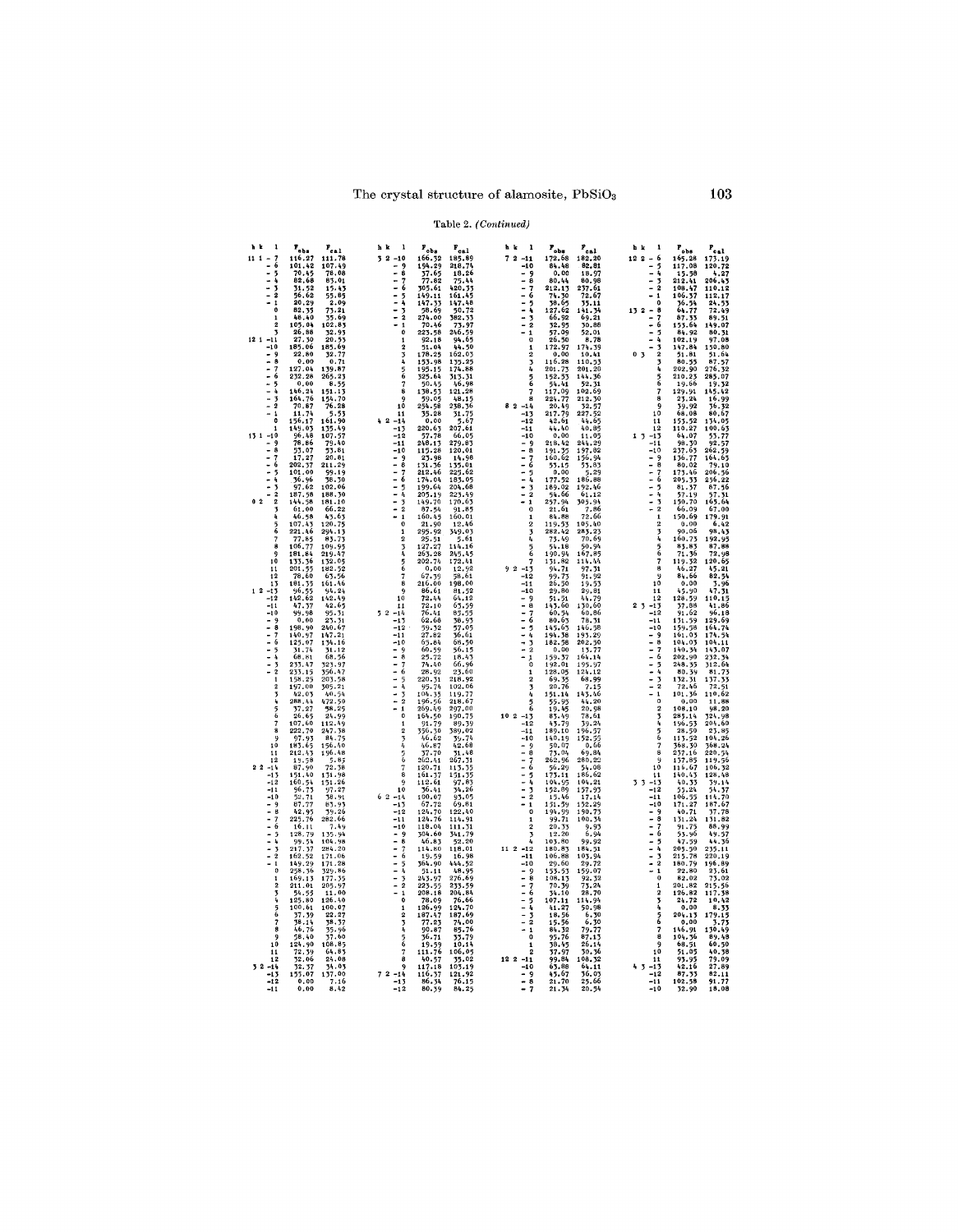## Table 2. (Continued)

| h k<br>1                                | $r_{cal}$                            | h k<br>ı                                                                                              | 1<br>h k                                                           | h k<br>-1                                                                            |
|-----------------------------------------|--------------------------------------|-------------------------------------------------------------------------------------------------------|--------------------------------------------------------------------|--------------------------------------------------------------------------------------|
| 4.3<br>$\overline{9}$<br>$\rightarrow$  | $P_{\text{obs}}$<br>41.28<br>33.08   | $\mathbf{r}_{\text{obj}}$<br>$\mathbf{r}_{\text{cal}}$<br>83<br>$\ddot{\text{o}}$<br>161.61<br>152.38 | $P_{\text{obj}}$<br>$r_{cal}$<br>$-8$<br>24<br>156.26<br>182.23    | $\mathbf{r}_{\text{obs}}$<br>$r_{\rm cal}$<br>64<br>$\mathbf{1}$<br>193.15<br>205.99 |
| à                                       | 45.54<br>48.65                       | 124.78<br>117.06<br>1                                                                                 | $\overline{a}$<br>$\frac{7}{6}$<br>63.04<br>63.20                  | $\overline{2}$<br>62.44<br>62.83                                                     |
| 7<br>6                                  | 81.98<br>89.20<br>179.54<br>190.40   | $\overline{\mathbf{2}}$<br>17.38<br>73.27<br>19.31<br>$\overline{\mathbf{3}}$<br>73.58                | ä,<br>23.91<br>47.61<br>5<br>21.25<br>31.58                        | 3<br>197.51<br>193.78<br>٠<br>79.21                                                  |
| $\blacksquare$<br>5                     | 0.00<br>3.93                         | 46.96<br>4<br>43.13                                                                                   | ī,<br>ä,<br>189.62<br>228.95                                       | 84.79<br>57.11<br>5<br>45.67                                                         |
| $\overline{a}$<br>$\blacksquare$        | 112.35<br>105.02                     | 78.77<br>80.03<br>5                                                                                   | 189.14<br>231.72<br>$\overline{\mathbf{3}}$                        | 136.11<br>6<br>130.32                                                                |
| 3<br>$\overline{a}$<br>$\boldsymbol{2}$ | 259.50<br>315.19<br>243.69<br>283.04 | 6<br>41.27<br>36.50<br>89.03<br>95.65<br>93<br>$-13$                                                  | 2<br>158.03<br>162.48<br>133.31<br>Ĝ<br>145.81                     | 27.17<br>20,06<br>$-12$<br>158.75<br>74<br>157.75                                    |
| 1                                       | 229.41<br>258.68                     | $-12$<br>128.64<br>128.26                                                                             | 281.57<br>1<br>316.40                                              | 172.08<br>174.00<br>$-11$                                                            |
| o<br>$\mathbf{1}$                       | 0.00<br>3.01<br>257.24<br>239.56     | $-11$<br>202,77<br>209.43<br>$-10$                                                                    | 2<br>239.97<br>232.61                                              | $-10$<br>114.82<br>111.66                                                            |
| 2                                       | 255.48<br>256.42                     | 247.84<br>265.53<br>111.60<br>- 9<br>107.09                                                           | 5<br>57.41<br>57.07<br>4<br>0.00<br>11.22                          | 21.39<br>9<br>22.67<br>۰<br>8<br>170.70<br>176.65                                    |
| т                                       | 321.07<br>514.40                     | 28.49<br>- 8<br>21.47                                                                                 | 56<br>90.35<br>73.31                                               | -<br>7<br>189.32<br>195.80                                                           |
| 5                                       | 19.91<br>2.48<br>33.60<br>29.92      | 146.49<br>201.01<br>$-7$<br>158.92<br>- 6<br>219.81                                                   | 133.51<br>123.51<br>7<br>41.55<br>34.00                            | - 6<br>126.78<br>129.41<br>÷<br>5<br>119.11<br>126.74                                |
| ć.                                      | 61.43<br>55.27                       | $-5$<br>48,60<br>43.63                                                                                | 146.94<br>133.91<br>а                                              | - 4<br>99.23<br>Q8.22                                                                |
| 7                                       | 87.05<br>84.48                       | 186.07<br>190.58                                                                                      | 109.42<br>٩<br>92.74                                               | $\blacksquare$<br>-3<br>87.66<br>84.21                                               |
| 8<br>$\mathbf{Q}$                       | 47.62<br>56.91<br>148.27<br>163.84   | 0,00<br>10.30<br>- 3<br>$-2$<br>54.74<br>58.34                                                        | 0.00<br>10<br>4.46<br>122.27<br>11<br>151.31                       | $-2$<br>74,22<br>68,36<br>122.54<br>121.55<br>$\mathbf{1}$                           |
| 10                                      | 137.09<br>121.53                     | $-1$<br>43.09<br>34.53                                                                                | 33.55<br>3 4 - 13<br>36.92                                         | $\bar{0}$<br>22.20<br>23.70                                                          |
| $53 - 14$                               | 162.64<br>174.40                     | 150.03<br>146.52<br>$\theta$                                                                          | 155.81<br>$-12$<br>168.11                                          | 84.34<br>77.89<br>1                                                                  |
| $-13$<br>$-12$                          | 114.00<br>111.13<br>220.95<br>225.63 | 76.35<br>69.81<br>1<br>247.33<br>242.65                                                               | 119.51<br>110.05<br>$-11$<br>110.18<br>104.97<br>$-10$             | 255.78<br>259.27<br>$\overline{2}$<br>78.56<br>71.42<br>3                            |
| $-11$                                   | 146.57<br>135.89                     | 3<br>174.43<br>150.60                                                                                 | - 9<br>154.61<br>172.96                                            | 28.88<br>39.73                                                                       |
| $-10$<br>-9                             | 103.11<br>93.31<br>214.63<br>222.36  | 25.17<br>22,29<br>100,66<br>93.71                                                                     | – 8<br>181.15<br>205.82<br>$-7$<br>53.46<br>51.27                  | 163.27<br>138.21<br>6<br>204.87<br>180.08                                            |
| $-8$                                    | 308.83<br>327.53                     | $103 - 12$<br>74.29<br>82,10                                                                          | - 6<br>33.51<br>27.35                                              | $54 - 12$<br>102.71<br>85,68                                                         |
| $\overline{\phantom{0}}$<br>7<br>$-6$   | 141.25<br>131.90                     | $-11$<br>45.06<br>34.21<br>$-10$<br>80.08<br>79.42                                                    | $-5$<br>182.40<br>200.32<br>$-4$                                   | $-11$<br>56.27<br>64.15<br>$-10$<br>42.47                                            |
| -5                                      | 82.12<br>74.95<br>158.40<br>162.42   | 34.88<br>12.08<br>- 9                                                                                 | 63.29<br>62.92<br>84.80<br>73.21<br>ъ                              | 39.00<br>$-9$<br>171.42<br>174.71                                                    |
| $-1$                                    | 112.06<br>115.01                     | - 8<br>54.96<br>54.52                                                                                 | 300.81<br>271.64<br>$\Omega$                                       | - 8<br>103.53<br>95.36                                                               |
| - 3<br>$-2$                             | 43.84<br>46.54<br>87.72<br>87.81     | 99.95<br>100.79<br>7<br>- 6<br>42.65<br>40.54                                                         | 184.62<br>175.90<br>1<br>64.72<br>56.97<br>$\overline{2}$          | 247.39<br>$\overline{\phantom{0}}$<br>267.66<br>7<br>÷,<br>6<br>85.66<br>75.97       |
| 1                                       | 55.87<br>52.17                       | 22.29<br>5<br>33.60                                                                                   | 27.27<br>40.36<br>3                                                | 5<br>114.57<br>112.77                                                                |
| $\mathbf 0$                             | 110.03<br>117.52                     | 100.27<br>- 4<br>110.23                                                                               | 331.90<br>342.37                                                   | 44.69<br>47.44<br>$\mathbf{4}$                                                       |
| 1<br>$\overline{2}$                     | 75.32<br>77.97<br>49.74<br>45.98     | 79.83<br>83.62<br>-3<br>$-2$<br>42.60<br>41.97                                                        | 176.42<br>155.29<br>6<br>138.32<br>129.08                          | $\frac{1}{2}$<br>234.63<br>270.55<br>145.25<br>152,61                                |
|                                         | 0.00<br>12.50                        | $-1$<br>49.08<br>31.86                                                                                | 113.77<br>97.15<br>7                                               | $-1$<br>39.16<br>29.99                                                               |
| 5                                       | 60.68<br>175.89<br>167.45<br>152.27  | $\bf{0}$<br>130.77<br>121,66<br>20.02<br>4.35<br>$\mathbf{1}$                                         | 66.74<br>R<br>88.09<br>$\mathbf{o}$<br>81.69                       | $\Omega$<br>24,68<br>2.18<br>51.70<br>47.75<br>4                                     |
| 6                                       | 121.71<br>108.21                     | 64.71<br>2<br>75.90                                                                                   | 73.69<br>66.26<br>10<br>75.27                                      | 160.20<br>$\overline{2}$<br>169.30                                                   |
| 7<br>я                                  | 68.39<br>60.39<br>100.52<br>90.31    | 141.78<br>٦<br>129.47<br>17.28                                                                        | $44 - 13$<br>15.41<br>17.36<br>177.26<br>$-12$<br>181.71           | 13.84<br>15.65<br>т<br>87.03<br>77.33                                                |
| 9                                       | 105.97<br>119.89                     | $11 \ 3 \ -11$<br>21.31<br>65.69<br>62,81<br>$-10$                                                    | 106.92<br>91.15<br>$-11$                                           | 206.40<br>197.11                                                                     |
| $63 - 13$                               | 12.47<br>34.78                       | 0,00<br>$\mathbf{q}$<br>2,49                                                                          | 68.05<br>57.82<br>$-10$                                            | $-12$<br>60.90<br>61.34                                                              |
| $-12$<br>$-11$                          | 108.88<br>102.12<br>50.15<br>54.53   | 204.22<br>8<br>204.32<br>178.46<br>173.21<br>7                                                        | - 9<br>214.78<br>234.70<br>- 8<br>127.33<br>132.12                 | 81,41<br>80,17<br>$-11$<br>$-10$<br>23.16<br>27.28                                   |
| $-10$                                   | 64.15<br>62.72                       | - 6<br>62.13<br>59.88                                                                                 | $-7$<br>81.41<br>69.86                                             | - 9<br>122.69<br>126.63                                                              |
| $-9$<br>$-8$                            | 87.33<br>77.10<br>170.41<br>170.91   | $-5$<br>42.54<br>42.00<br>$-4$<br>240.43<br>260.04                                                    | $-6$<br>132.23<br>128.04<br>122.56<br>$-5$<br>386.21               | $-8$<br>53.17<br>52.79<br>$-7$<br>0.00<br>17.77                                      |
| - 7                                     | 129.76<br>130.47                     | 200.57<br>$-3$<br>204,16                                                                              | - 4<br>0.00<br>12.73                                               | - 6<br>14.69<br>1.40                                                                 |
| - 6                                     | 0.99<br>0.00                         | - 2<br>198.47<br>203.92<br>$-1$<br>16.29                                                              | $\overline{a}$<br>32.49<br>्र<br>33.13<br>$-2$<br>121.49<br>136.10 | $\overline{a}$<br>149.03<br>5<br>147.66<br>$-4$<br>193.10<br>220.02                  |
| $-5$<br>4                               | 20.72<br>23.03<br>77.21<br>77.38     | 25.47<br>116.58<br>108.09<br>0                                                                        | 164.45<br>177.01<br>1                                              | $\overline{\phantom{0}}$<br>J,<br>113.02<br>122.45                                   |
| - 3                                     | 104.26<br>109.61                     | 165.37<br>156.92<br>$\mathbf{1}$                                                                      | $\bf{0}$<br>130.90<br>147.25                                       | $-2$<br>39.33<br>40.79                                                               |
| $\overline{2}$<br>1                     | 37.73<br>36.99<br>178.20<br>184.95   | 161.06<br>12 <sub>3</sub><br>9<br>160.31<br>$\qquad \qquad \blacksquare$<br>8<br>61.75<br>65.20       | 32.11<br>20,60<br>$\mathbf{1}$<br>46.14<br>44.98                   | 85.30<br>77.04<br>$\mathbf{1}$<br>0<br>163.61<br>165.68                              |
| o                                       | 57.26<br>52.50                       | 64.55<br>68.81<br>7                                                                                   | 154.20<br>145.38                                                   | 165.22<br>155.94                                                                     |
| $\overline{2}$                          | 118.74<br>116.27<br>155.90<br>142.83 | $\overline{a}$<br>6<br>107.50<br>109.49<br>$-5$<br>39.54<br>27.50                                     | 220.62<br>209.74<br>4<br>168.65<br>151.48<br>5                     | $\boldsymbol{2}$<br>13.87<br>10.55<br>3<br>23.06<br>21.71                            |
| 3                                       | 95.28<br>95.36                       | ä,<br>4<br>14.64<br>6.94                                                                              | 6<br>58.98<br>55.47<br>143.78                                      | 49.29<br>4<br>53.64                                                                  |
| ı.                                      | 124.12<br>112.31<br>269.03           | $\overline{a}$<br>15.09<br>56.44<br>5.04<br>-3<br>L.<br>2                                             | 157.24<br>185.64<br>R<br>165.54                                    | $10 h - 11$<br>17.82<br>9.09<br>154.18<br>142.03<br>$-10$                            |
| 5<br>6                                  | 121.44<br>203.27<br>212.32           | $\frac{50.57}{38.04}$<br>32.76<br>1                                                                   | 185.64<br>162.83                                                   | $\overline{\phantom{0}}$<br>9<br>156.71<br>162.88                                    |
| 7                                       | 58.33<br>67.10                       | 96.64<br>0 <sub>4</sub><br>87.51                                                                      | 123.95<br>54<br>$-17$<br>117.28                                    | 25.21<br>8<br>23.35                                                                  |
| 8<br>73<br>$-13$                        | 130.70<br>119.72<br>132.26<br>129.91 | $\overline{\mathbf{3}}$<br>190.41<br>238.30<br>145.83<br>165.86                                       | $-12$<br>48.77<br>53.37<br>$-11$<br>25.11<br>17.84                 | 34.00<br>30.28<br>۰<br>6<br>163.83<br>149.05                                         |
| $-12$                                   | 203.96<br>195.60                     | 100.00<br>114.98<br>5                                                                                 | 36.01<br>29.21<br>$-10$                                            | $\blacksquare$<br>-5<br>70.11<br>71.23                                               |
| $-11$<br>$-10$                          | 0.00<br>22.05<br>132.27<br>82.78     | 6<br>165.36<br>195.39<br>227.30<br>7<br>189.92                                                        | $-9$<br>114.51<br>101.53<br>- 8<br>51.66<br>50.42                  | $-4$<br>42.95<br>31.56<br>$-3$<br>92.19<br>92.08                                     |
| $-9$                                    | 47.83<br>41.76                       | 8<br>0.00<br>4.68                                                                                     | $-7$<br>143.65<br>215.62<br>140.82                                 | $-2$<br>100.95<br>103.86                                                             |
| - 8<br>$-7$                             | 69.34<br>66.71<br>24.09<br>37.90     | 0.00<br>8.84<br>9<br>172.22<br>164.73<br>10                                                           | 224.94<br>6<br>19.92<br>$-5$<br>24.71                              | 232.41<br>248.51<br>$\mathbf{1}$<br>$\Omega$<br>65.46<br>75.10                       |
| -6                                      | 229.95<br>254.38                     | 108.83<br>129.53<br>11                                                                                | 192.78<br>172.73                                                   | 173.12<br>169.17                                                                     |
| -5                                      | 209.88<br>225.57<br>203.07<br>193.54 | 83.48<br>73.96<br>12<br>72.67<br>64.29<br>$-12$<br>$1 - 4$                                            | 227.98<br>258.36<br>- 3<br>308.51<br>$\overline{2}$<br>259.52      | 19.66<br>18.93<br>86.70<br>$114 -$<br>89.59                                          |
| 3                                       | 44.29<br>46.94                       | $-11$<br>129.02<br>121.26                                                                             | 126.54<br>$\mathbf{1}$<br>133.25                                   | $\overline{\phantom{0}}$<br>8<br>37.99<br>41.75                                      |
| $\overline{\mathbf{2}}$                 | 204.20<br>204.03                     | 30.76<br>35.26<br>-10                                                                                 | 133.49<br>144.11<br>$\bf{0}$                                       | $\overline{a}$<br>82.04<br>86.31<br>7<br>$\overline{\phantom{a}}$<br>6               |
| $\bf{0}$                                | 194.40<br>209.21<br>267.67<br>304.14 | 68.57<br>66.47<br>- 9<br>- ខ<br>133.49<br>143.59                                                      | 182.31<br>173.96<br>2<br>68.37<br>59.88                            | 168.66<br>184.78<br>$\frac{1}{2}$<br>5<br>25.98<br>15.75                             |
| $\mathbf{1}$                            | 27.01<br>22.98                       | 7<br>131.14<br>138.61                                                                                 | 167.46<br>3<br>152.97                                              | $\overline{a}$<br>0.00<br>15.90                                                      |
| $\overline{2}$<br>3                     | 25.62<br>10.03<br>169.67<br>175.48   | - 6<br>238.83<br>191.73<br>92.46<br>86.13<br>-5                                                       | 41.23<br>4<br>49.31<br>54.08<br>63.56<br>5                         | 103.07<br>$-7$<br>97.12<br>$\overline{a}$<br>$\overline{2}$<br>24.30<br>15.82        |
| ٠                                       | 117.06<br>128.79                     | 159.77<br>184.19<br>ł,                                                                                | 126.86<br>124.04<br>6                                              | 95.85<br>93.74<br>1                                                                  |
| 5<br>6                                  | 32.20<br>44.03<br>48.60<br>50.77     | 70.23<br>67.52<br>3<br>2<br>259.04<br>374.16                                                          | 114.83<br>104.11<br>7<br>234.64<br>224.74                          | 136.47<br>132.18<br>25.42<br>12 <sub>1</sub><br>6<br>21.82                           |
| 7                                       | 25.70<br>33.18                       | 155.65<br>ò<br>130.36                                                                                 | 64<br>0.00<br>13.28<br>$-13$                                       | $\ddot{\phantom{0}}$<br>187.58<br>208.70<br>5                                        |
| $8, 3 - 13$                             | 1.87<br>19.50                        | 156.60<br>178.60<br>3                                                                                 | 0.00<br>9.88<br>$-12$                                              | ì,<br>125.60<br>111.42                                                               |
| $-12$<br>-11                            | 50.37<br>56.94<br>144.31<br>139.40   | 37.34<br>34.52<br>4<br>148.59<br>169.32                                                               | $-11$<br>224.67<br>229.29<br>$-10$<br>123.68<br>109.19             | 0 <sub>5</sub><br>$\mathbf{2}$<br>31.77<br>30.36<br>3<br>52.09<br>51.99              |
| $-10$                                   | 92.14<br>93.22                       | 56<br>145.80<br>171.67                                                                                | 109.84<br>$-9$<br>97.39<br>101.62                                  | 46.50<br>4<br>47.32                                                                  |
| - 9<br>- R                              | 0.00<br>3.82<br>156.34<br>147.15     | $\frac{7}{8}$<br>113.81<br>119.13<br>0.00<br>10.52                                                    | 111.82<br>$-8$<br>67.82<br>71.65<br>- 7                            | 92.23<br>85.94<br>5<br>é<br>126.27<br>143.20                                         |
| 7                                       | 25.90<br>33.25                       | 162.66<br>q<br>145.12                                                                                 | 117.60<br>123.60<br>$-6$                                           | 77.07<br>71.34<br>7                                                                  |
| - 6                                     | 20.35<br>13.37                       | 10<br>275.47<br>253.13                                                                                | $-5$<br>37.49<br>40.15                                             | 35.67<br>33.21<br>8                                                                  |
| 5<br>- 4                                | 149.72<br>150.39<br>163.45<br>167.51 | 19.81<br>12.87<br>11<br>63.40<br>24<br>$-12$<br>56.06                                                 | 169.39<br>165.49<br>162.26<br>151.45<br>3                          | 98.18<br>95.59<br>247.24<br>10<br>229.19                                             |
| з                                       | 7.85<br>25.64                        | 95.33<br>$-11$<br>84.07                                                                               | $\overline{\phantom{a}}$<br>0, 00<br>13.45<br>$\overline{2}$       | 0.00<br>1 <sub>5</sub><br>$-11$<br>13.31                                             |
|                                         | 30.71<br>53.13<br>168.30<br>180.97   | 65.60<br>68.45<br>$-10$<br>120.44<br>134.67<br>- 9                                                    | 211.77<br>227.45<br>$\mathbf{1}$<br>$\Omega$<br>155.10<br>175.01   | 107.05<br>100.38<br>$-10$<br>215.12<br>235.80<br>- 9                                 |
|                                         |                                      |                                                                                                       |                                                                    |                                                                                      |

104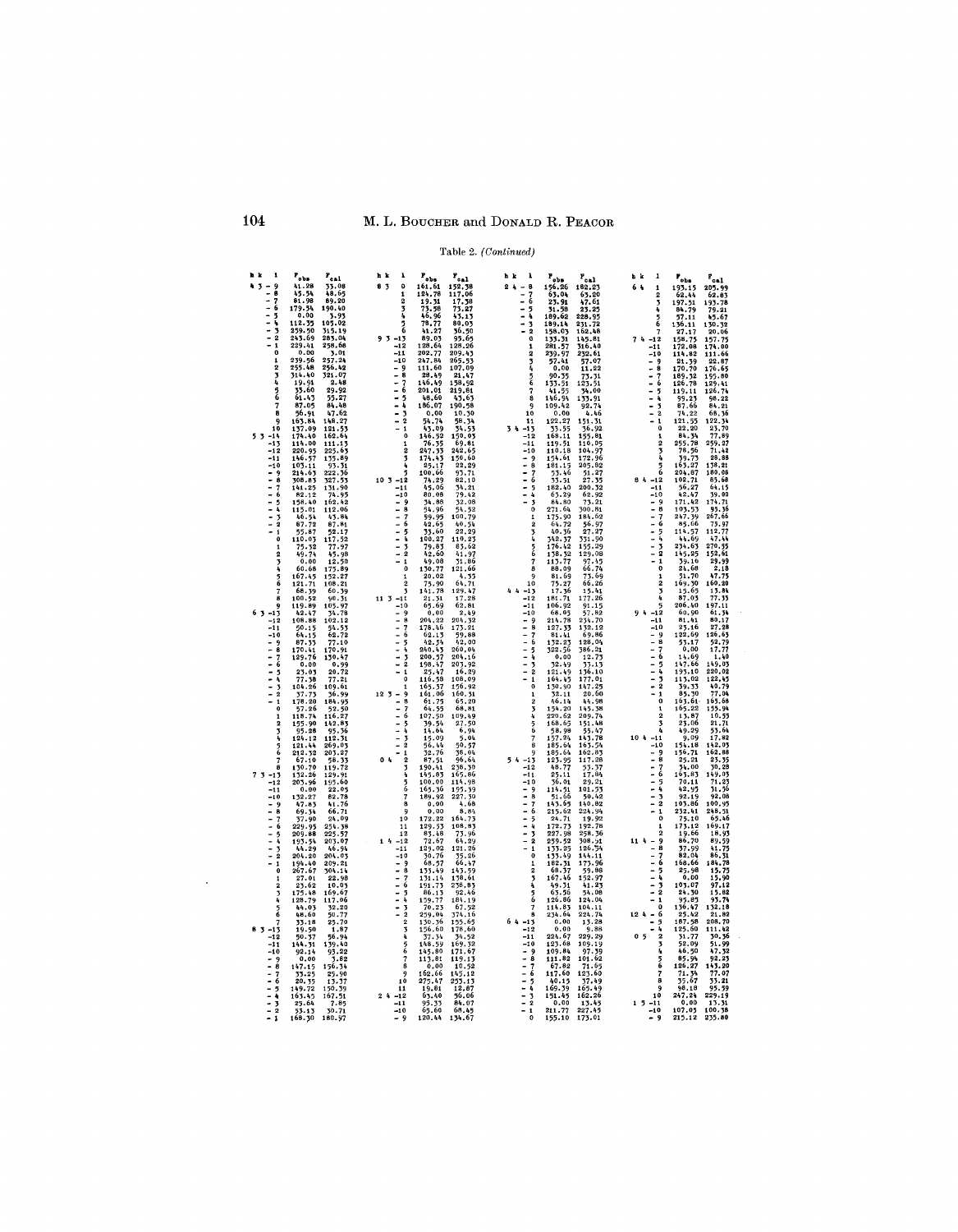### Table 2. (Continued)

| h k<br>1                                    | r <sub>obs</sub> | $r_{c1}$         | h k            | ı                | $F_{obs}$        | $F_{cal}$        | h k            |              | 1                            | $F_{obs}$            | $r_{\rm cal}$    | h k<br>1                                                                             | $F_{obs}$        | $r_{est}$        |
|---------------------------------------------|------------------|------------------|----------------|------------------|------------------|------------------|----------------|--------------|------------------------------|----------------------|------------------|--------------------------------------------------------------------------------------|------------------|------------------|
| 1 <sub>5</sub><br>8<br>$\blacksquare$       | 129.32           | 134.69           | 4 <sub>5</sub> | 5                | 34.17            | 14.71            | 95             | $-9$         |                              | 44,68                | 30.38            | $46 - 6$                                                                             | 62.65            | 51.70            |
| 7                                           | 0.00             | 10.58            |                | 6                | 96.16            | 86.26            |                | $\bullet$    | 8                            | 19.84                | 17.36            | 5<br>-                                                                               | 139.76           | 131.68           |
| 6<br>-<br>$\overline{\phantom{0}}$<br>5     | 38.70<br>45.56   | 30,00<br>42.00   |                | 7<br>8           | 45.50<br>194.71  | 35.52<br>179.32  |                | ۰<br>- 6     | $\overline{\phantom{a}}$     | 123.96<br>35.23      | 112.90<br>40.39  | Ā<br>$\overline{\phantom{a}}$<br>$\overline{\phantom{0}}$<br>$\overline{\mathbf{3}}$ | 168.01<br>219.20 | 181.70<br>253.55 |
| - 4                                         | 91.71            | 99.43            |                | $5.5 - 12$       | 91.91            | 77.44            |                | $-5$         |                              | 132.32               | 127.93           | $-2$                                                                                 | 36.32            | 7.24             |
| $-5$                                        | 16.17            | 9.65             |                | $-11$            | 127.74           | 132.24           |                | $-4$         |                              | 34.29                | 40.14            | - 1                                                                                  | 240.93           | 266.46           |
| $-2$                                        | 161.97           | 190.81           |                | $-10$            | 28.08            | 25.36            |                | - 3          |                              | 97.70                | 84.23            | 0                                                                                    | 19.46            | 16.17            |
| 1                                           | 133.34           | 137.44           |                | - 9              | 89.70            | 77.46            |                | $-2$         |                              | 54.22                | 52,66            | 1                                                                                    | 172.73           | 186.90           |
| $\overline{2}$                              | 110.32           | 132.65           |                | $-8$             | 53.83            | 56.72            |                | $-1$         | $\Omega$                     | 141,86               | 148.17           | $\overline{2}$                                                                       | 80,28            | 83.65            |
| 3<br>4                                      | 223.70<br>166.85 | 298.55<br>208.69 |                | $-7$<br>- 6      | 20.50<br>105.92  | 19.28<br>68.76   |                |              | $\blacksquare$               | 18.10<br>103.68      | 13.58<br>95.07   | 3<br>4                                                                               | 194.10<br>167.22 | 192.31<br>167.44 |
| 5                                           | 192.88           | 248.27           |                | - 5              | 76.58            | 67.71            |                |              | $\overline{2}$               | 75.00                | 81.20            | 5                                                                                    | 28.94            | 26.52            |
| 6                                           | 51.91            | 56.83            |                | $-4$             | 99.62            | 101.86           |                | $105 - 8$    |                              | 157.38               | 160.41           | 6                                                                                    | 22.80            | 16.94            |
| 7                                           | 212.48           | 214.60           |                | $-3$             | 176.69           | 207.73           |                | $-7$         |                              | 161.61               | 166.35           | 7                                                                                    | 23.95            | 23.52            |
| 8                                           | 132.36           | 116.26           |                | $-2$             | 44.36            | 45.69            |                | $-6$         |                              | 234.51               | 268.75           | $56 - 10$                                                                            | 63.37            | 65.41            |
| ۹<br>10                                     | 126.30<br>155.26 | 113.39<br>128.55 |                | $-1$<br>$\bf{0}$ | 65.67            | 58.09<br>150.43  |                | $-5$<br>- 4  |                              | 93.35<br>77.09       | 85.16<br>72.20   | - 9<br>- 8                                                                           | 46.37<br>262.08  | 41.66<br>290.10  |
| 2, 5<br>$-11$                               | 100.61           | 82.93            |                | 1                | 131.93<br>280.68 | 314.99           |                | - 3          |                              | 81.18                | 81.87            | $-7$                                                                                 | 133.75           | 133.52           |
| $-10$                                       | 95.04            | 89.74            |                | $\mathbf{a}$     | 151.01           | 144.82           |                | $-2$         |                              | 188.96               | 188.05           | - 6                                                                                  | 51.15            | 43.24            |
| - 9                                         | 0.00             | 12.31            |                | 3                | 161.65           | 152.09           |                | $-1$         |                              | 157.11               | 153.97           | $-5$                                                                                 | 102.71           | 112.27           |
| $\blacksquare$<br>8                         | 97.07            | 99.24            |                | 4                | 67.39            | 63.38            | 0 <sub>6</sub> |              | 3                            | 141.13               | 169.49           | $-4$                                                                                 | 158.42           | 173.05           |
| 7                                           | 149.80           | 170.52           |                | 5                | 264.85           | 255.20           |                |              | 4                            | 56.85                | 61.06            | $-5$                                                                                 | 106.52           | 112.91           |
| 6<br>$\overline{\phantom{0}}$<br>5          | 207.66           | 259.15           |                | 6<br>7           | 184.00           | 172.42           |                |              | 5<br>6                       | 176.07               | 215.71           | $-2$                                                                                 | 47.65            | 47.11            |
| 4<br>٠                                      | 76.90<br>143.09  | 83.69<br>154.38  |                | $65 - 11$        | 94.70<br>115.28  | 92.39<br>109.86  |                |              | $\overline{\phantom{a}}$     | 160,29<br>39.30      | 193.98<br>34.43  | $-1$<br>$\theta$                                                                     | 161.43<br>53.12  | 177.80<br>59.74  |
| ٠<br>3                                      | 36.03            | 34.68            |                | $-10$            | 126.31           | 124.09           |                |              | B                            | 89.35                | 78.01            | 1                                                                                    | 47.92            | 39.58            |
| $\overline{2}$                              | 184.63           | 189.24           |                | $-9$             | 151.39           | 152.93           |                |              | q                            | 21.34                | 4.89             | $\overline{2}$                                                                       | 39.30            | 32.44            |
| 0                                           | 119.14           | 118.47           |                | $-8$             | 211.72           | 235.19           |                | $16 - 9$     |                              | 60.96                | 51.71            | 3                                                                                    | 53.97            | 50.36            |
| 1                                           | 85.64            | 85.21            |                | $-7$             | 54.42            | 29.69            |                | - 8          |                              | 25.32                | 25.18            | 4                                                                                    | 182.11           | 179.36           |
| $\overline{2}$                              | 113.44           | 88.88<br>61.64   |                | $-6$<br>$-5$     | 163.50           | 164.98<br>163.84 |                | $-7$<br>$-6$ |                              | 28.37                | 26.62            | 5<br>6                                                                               | 0,00             | 3.92             |
| 3<br>4                                      | 65.65<br>178.89  | 174.02           |                | $-1$             | 158.79<br>238.18 | 269.35           |                | $-5$         |                              | 213.81<br>20.10      | 266.63<br>13.05  | $66 - 10$                                                                            | 61.95<br>58.11   | 51.10            |
| 5                                           | 32.46            | 26.10            |                | $-3$             | 113.60           | 123.63           |                | $-4$         |                              |                      | 16.62            | $-9$                                                                                 | 0.00             | 54.33<br>7.79    |
| 6                                           | 24.60            | 8.35             |                | $-2$             | 62.71            | 53.03            |                |              | 3                            | $\frac{23.53}{0.00}$ | 8.86             | $-8$                                                                                 | 24.07            | 20.73            |
| 7                                           | 100.36           | 87.66            |                | - 1              | 24.46            | 23.81            |                |              | h,                           | 61.76                | 64.15            | $-7$                                                                                 | 108.75           | 103.62           |
| Ĥ,<br>ų                                     | 104.59           | 91.09            |                | $\theta$         | 159.66           | 165.08           |                |              | 6                            | 48.45                | 51.14            | $-6$                                                                                 | 20,22            | 18.94            |
| 10                                          | 71.54<br>69.21   | 62.38<br>57.94   |                | $\mathbf 1$      | 72.74<br>23.92   | 68.71<br>14.27   |                |              | 7                            | 32.49<br>87.43       | 29.57<br>72.43   | - 5<br>$-4$                                                                          | 0.00<br>0.00     | 19.18<br>4.16    |
| $-11$<br>35                                 | 22.08            | 25.25            |                | 3                | 96.27            | 88.34            |                |              | я                            | 28.54                | 23.06            | - 3                                                                                  | 0.00             | 4.53             |
| $-10$                                       | 37.91            | 12.47            |                | ı,               | 25.18            | 22.39            |                |              | 9                            | 24.31                | 25.49            | $-2$                                                                                 | 143.82           | 161.12           |
| $-9$                                        | 140.89           | 146.79           |                | 5                | 59.07            | 52.24            |                | $26 - 10$    |                              | 27.66                | 26,22            | $-1$                                                                                 | 0.00             | 7.72             |
| $-8$                                        | 110.26           | 105.93           |                | 6                | 18.12            | 13.32            |                | $-9$         |                              | 205.85               | 217.56           | $\mathbf 0$                                                                          | 76.15            | 76.08            |
| 7                                           | 158.93           | 187.14           |                | $75 - 11$        | 186.09           | 193.71           |                | $-8$         |                              | 0,00                 | 3.49             | $\mathbf{1}$                                                                         | 195.65           | 190.10           |
| -<br>6<br>$\qquad \qquad \blacksquare$<br>5 | 140.48<br>201.87 | 150.14<br>237.94 |                | $-10$<br>$-9$    | 25.05<br>42.51   | 12.74<br>50.97   |                | $-7$<br>- 6  |                              | 25.71<br>45.03       | 24.00<br>44.94   | $\mathbf 2$<br>$\overline{\mathbf{3}}$                                               | 83.95<br>19.05   | 83.83<br>7.94    |
| $\blacksquare$<br>4                         | 40.21            | 36.35            |                | $-8$             | 25.35            | 17.55            |                | - 5          |                              | 201.79               | 241.84           | 4                                                                                    | 88.30            | 84.18            |
| ٠<br>3                                      | 130.04           | 128.62           |                | $-7$             | 179.16           | 188.13           |                | $-4$         |                              | 154.15               | 179.30           | $76 - 9$                                                                             | 0,00             | $-4.77$          |
| $-2$                                        | 144.82           | 150.07           |                | $-6$             | 79.23            | 80.10            |                | $-3$         |                              | 72.09                | 73.06            | $-8$                                                                                 | 0.00             | 2.30             |
| $-1$                                        | 199.02           | 226.13           |                | - 5              | 104.22           | 114.61           |                |              | $\overline{2}$               | 187.89               | 170.88           | $-7$                                                                                 | 170.80           | 184.42           |
| o                                           | 140.15           | 140.15           |                | $-1$             | 102.39           | 104.79           |                |              | $\overline{\mathbf{3}}$<br>4 | 296.72               | 294.70           | - 6<br>$-5$                                                                          | 180.68           | 189.87           |
| 1<br>$\mathbf{2}$                           | 27.45<br>37.18   | 34.31<br>37.00   |                | $-5$<br>$-2$     | 133.35<br>31.11  | 143.74<br>19.15  |                |              | 5                            | 60.36<br>35.08       | 47.20<br>23.33   | - 4                                                                                  | 87.85<br>193.64  | 95.17<br>198.96  |
| 3                                           | 26.12            | 20.55            |                | $-1$             | 46.80            | 45.54            |                |              | 6                            | 85.50                | 71.74            | - 3                                                                                  | 50.96            | 50.62            |
| 4                                           | 157.58           | 145.15           |                | $\Omega$         |                  | 94.14 101.84     |                |              | $\overline{7}$               | 306.62               | 297.18           | $-2$                                                                                 | 167.60           | 193.16           |
| 5                                           | 105.03           | 99.92            |                | $\mathbf{1}$     | 34.04            | 31.89            |                |              | 8                            | 96.10                | 95.16            | $-1$                                                                                 | 39.56            | 36.14            |
| 6                                           | 151.50           | 134.01           |                | 2                | 109.66           | 103.52           |                | $36 - 10$    |                              | 138.70               | 127.78           | $\theta$                                                                             | 223.93           | 236.25           |
| 7<br>8                                      | 218,90<br>30.22  | 211.76<br>26.01  |                | 3<br>4           | 0,00<br>45.07    | 7.77<br>41.19    |                | - 9<br>- 8   |                              | 158.38<br>78.25      | 157.30<br>79.34  | $\mathbf{r}$<br>$\overline{2}$                                                       | 131.70<br>94.60  | 139.17<br>88.30  |
| ų                                           | 70.76            | 64.32            |                | 5                | 156.10           | 140.96           |                | $-7$         |                              | 66.22                | 70.57            | 3                                                                                    | 58.48            | 55.05            |
| $45 - 12$                                   | 286.85           | 291.29           |                | $85 - 11$        | 59.01            | 57.01            |                | $-6$         |                              | 43.73                | 39.64            | $86 - 8$                                                                             | 90.03            | 94.63            |
| $-11$                                       | 151.55           | 152.38           |                | $-10$            | 178.95           | 181.75           |                | $-5$         |                              | 94.61                | 97.64            | $-7$                                                                                 | 131.39           | 133.86           |
| $-10$                                       | 75.11            | 64.64            |                | - 9              | 155.00           | 155.21           |                | $-4$         |                              | 152.07               | 163.25           | - 6                                                                                  | 46.29            | 49.62            |
| - 9<br>- 8                                  | 37.80<br>196.10  | 33.07<br>208.24  |                | $-8$<br>$-7$     | 45.37<br>122.70  | 42.91            |                | - 3<br>$-2$  |                              | 89.72<br>159.63      | 85.15<br>186.44  | - 5<br>$-4$                                                                          | 103.74<br>83.81  | 90.40<br>93.37   |
| $\overline{7}$<br>-                         | 54.56            | 53.85            |                | - 6              | 43.93            | 116,30<br>46.39  |                |              | $\mathbf 0$                  | 168.34               | 182.48           |                                                                                      | 118.87           | 111.21           |
| - 6                                         | 26, 46           | 19.52            |                | $-5$             | 19.90            | 17.74            |                |              | -1                           | 47.35                | 47.17            | $\begin{smallmatrix} - & 3 \\ - & 2 \end{smallmatrix}$                               | 0,00             | 24.32            |
| ÷.<br>5                                     | 131.90           | 125.02           |                | $-4$             | 0,00             | 5.59             |                |              | $\mathbf{2}$                 | 164.26               | 160.58           | $-1$                                                                                 | 117.71           | 118.13           |
| ÷.<br>Ą                                     | 53.07            | 48.47            |                | $-3$             | 158.24           | 170.44           |                |              | 3                            | 96.32                | 99.19            | $\mathbf 0$                                                                          | 17.37            | 22.90            |
| - 3<br>- 2                                  | 108.67<br>84.26  | 112.93<br>92.50  |                | $-.2$<br>$-1$    | 203.67           | 232.43<br>145.28 |                |              | 4<br>5                       | 141.88               | 130.44<br>62.72  | $\mathbf{1}$<br>$96 - 7$                                                             | 76.53<br>0.00    | 64.06<br>4.37    |
| $-1$                                        | 40.76            | 36.61            |                | $\theta$         | 139.11<br>100.56 | 100.47           |                |              | 6                            | 68.12<br>59.44       | 55.55            | - 6                                                                                  | 140.83           | 150.06           |
| 0                                           | 137.97           | 148.34           |                | $\blacksquare$   | 0.00             | 9.09             |                |              | 7                            | 0,00                 | 5.52             | - 5                                                                                  | 141.96           | 151.25           |
| $\mathbf{1}$                                | 116.37           | 120.61           |                | $\overline{2}$   | 250.46           | 236.52           |                | $46 - 10$    |                              | 76.97                | 72,29            | - 4                                                                                  | 59.06<br>125.51  | 58.38            |
| $\overline{2}$                              | 145.94           | 142.16           |                | 3                | 152.68           | 145.91           |                | - 9          |                              | 34.75                | 37.74            | $-5$                                                                                 |                  | 139.51           |
| 3                                           | 76.34<br>184.20  | 72.18            |                | ٠,<br>$95 - 10$  | 128.63           | 121.46           |                |              | $-8$<br>$-7$                 | 110.08               | 113.61<br>103.24 | $-2$<br>$-1$                                                                         | 77.64<br>88.42   | 67.03<br>86.79   |
|                                             |                  | 171.62           |                |                  | 58.50            | 53.83            |                |              |                              | 110.41               |                  |                                                                                      |                  |                  |

with cycles of isotropic temperature-factor refinement. The final values of the conventional R factor are:  $11.1\frac{0}{0}$  including reflections with  $F_0 = 0$  and those rejected as affected by extinction;  $8.7\frac{0}{0}$ excluding the latter; 8.3%, also excluding reflections with  $F_0 = 0$ . Refinement of anisotropic temperature factors was not attempted since the accuracy of the data was not sufficiently high to permit the determination of meaningful values. Values of the isotropic temperature factors and atom coordinates are given in Table 1, and of the structure factors in Table 2.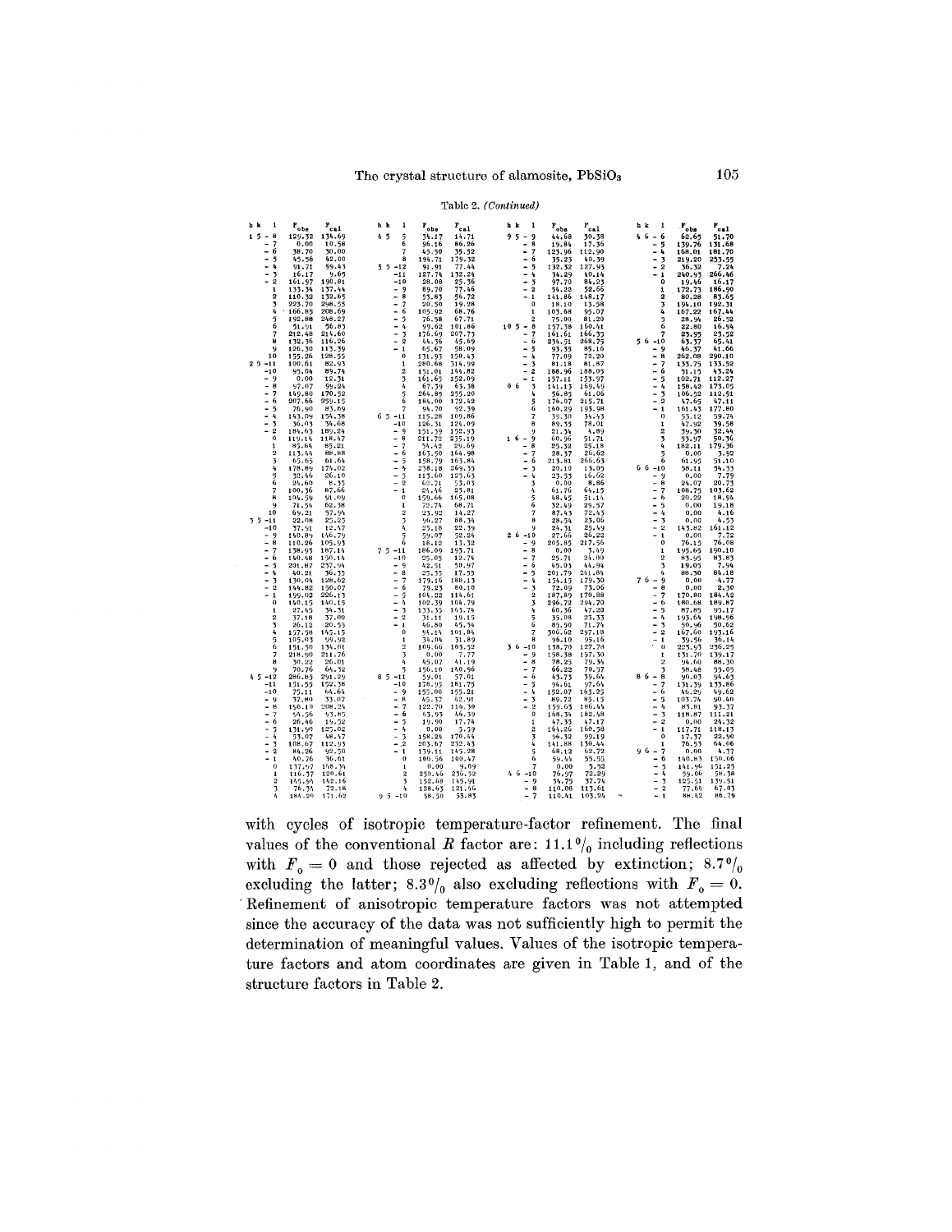## Description of the alamosite structure

Figure 1 is a representation of the structure of alamosite projected on (010). The dominant structural feature is a chain of silica tetrahedra which extends parallel to  $[10\bar{1}]$ . This chain has a lattice-translation repeat of twelve tetrahedra. There are four independent bridging oxygen atoms in the chain,  $O(1)$ - $O(4)$ , with  $O(1)$  at an inversion center and 0(2) on a two-fold axis. Thus, units of the chain which are three tetrahedra long form the symmetry-repeated chain unit.



Fig. 1. Projection of the structure of alamosite, space group *P2/n,* on (010). Oxygen atoms are represented by tetrahedron vertices, and Pb atoms by circles

PREWITT and PEACOR (1964) have reviewed the general nature of metasilicate chain structures. All are based on an approximation to closest packing. No analogy to the structures of these phases (pyroxenes and pyroxenoids) is evident in the alamosite structure and thus it has a unique structural configuration.

Values of silicon-oxygen distances are given in Table 3, and values of tetrahedral oxygen-oxygen distances and oxygen-siliconoxygen angles in Table 4. All values were calculated using the IBM program ORFFE written and kindly made available by BUSING and LEVY. Estimated standard deviations were calculated using the full least-squares variance-covariance matrix and estimated lattice-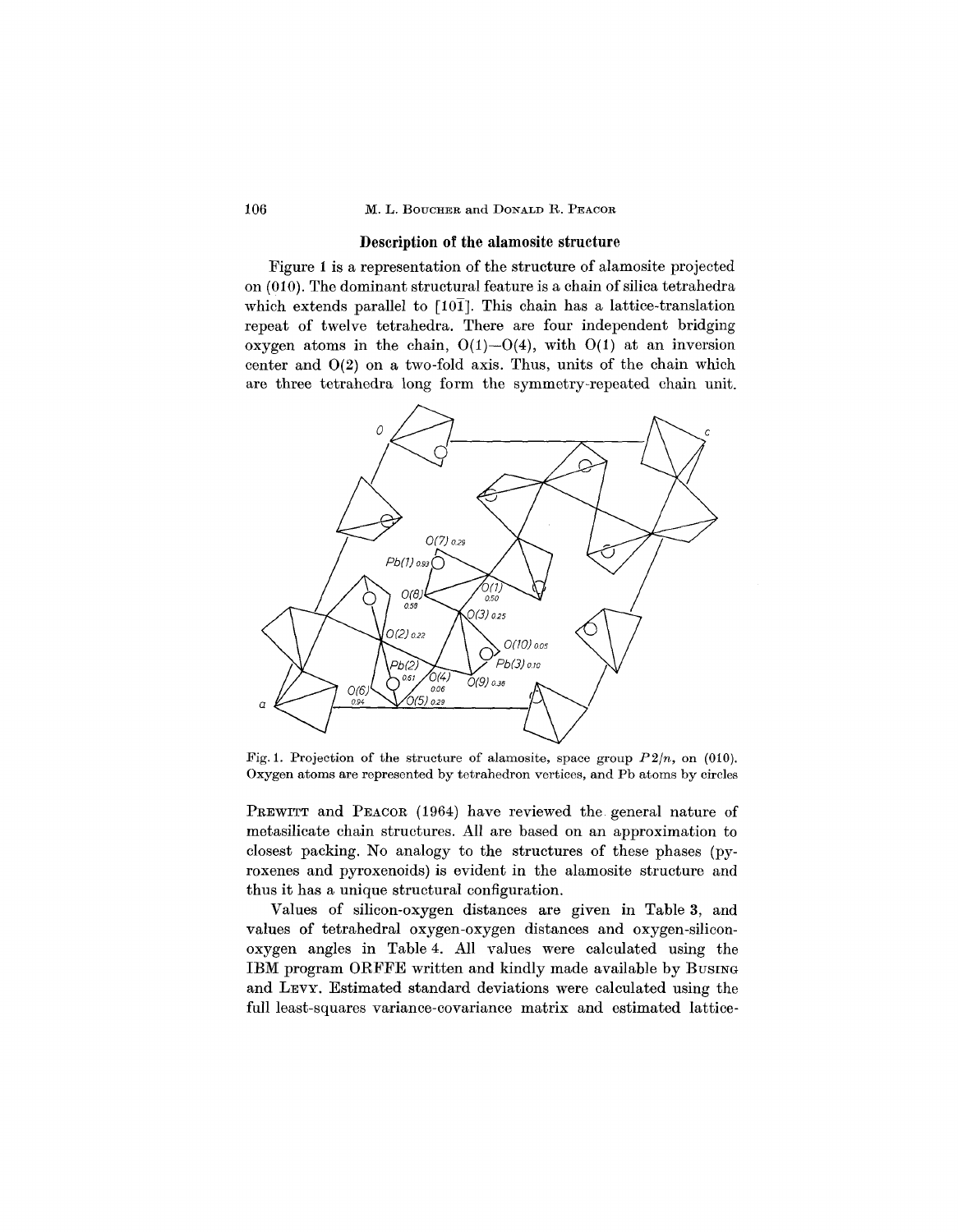parameter errors. All values for the silica tetrahedra are reasonable relative to well-refined silicate structures, the range of silicon-oxygen distances being  $1.60-1.67$  Å, that of oxygen-oxygen distances 2.59 to 2.74 Å, and that of oxygen-silicon-oxygen angles  $104-115^{\circ}$ . The average of all Si-O distances is 1.628 A, while SMITH and BAILEY (1963) predict a value of about 1.623 A for metasilicates with no Al substitution for Si.

LIEBAU (1961) has reviewed the values of  $Si-O-Si$  bridging angles of silicate structures and finds that for well-determined structures they average about 140°. Major deviations from this value are unusual and therefore may indicate an error in some aspect of structure determination. ZOLTAI and BUERGER (1959) reported an angle of 180° across a bridging oxygen of coesite, and KAMB (1960) one in zunyite. CRUICKSHANK*et al.* (1962), in a detailed analysis of the thortveitite structure, confirmed that the bridging angle is 180°, as required by centrosymmetry, within the limit of accuracy of the data. The bridging angles in alamosite are:  $Si(1)-O(2)-Si(1)$ , 129°;  $\text{Si}(1)$ -O(4)-Si(3), 130°; Si(2)-O(3)-Si(3), 153°; Si(2)-O(1)-Si(2), 180°. The latter value is symmetry-determined since 0(1) is at an inversion center. This suggests that alamosite may not be centrosymmetric, space group  $P2/n$ , but may have one of the space groups

| $Si(1) - O(2)$ | 1.64 $(2)$ Å | $Pb(1) - O(6)$ | $2.29(2)$ Å |
|----------------|--------------|----------------|-------------|
| O(4)           | 1.67 $(2)$   | O(7)           | 2.60(2)     |
| O(5)           | 1.62(2)      | O(10)          | 2.28(2)     |
| O(6)           | 1.63(3)      |                |             |
|                | 1.643        | $Pb(2) - O(5)$ | 2.47(2)     |
| Average        |              | O(6)           | 2.47(3)     |
| $Si(2) - O(1)$ | 1.63(1)      | O(8)           | 2.23(2)     |
|                |              | O(9)           | 2.25(2)     |
| O(3)           | 1.66(3)      |                |             |
| O(7)           | 1.61(2)      | $Pb(3) - O(3)$ | 2.31(2)     |
| O(8)           | 1.62(2)      |                |             |
|                | 1.629        | O(7)           | 2.30(2)     |
| Average        |              | O(9)           | 2.47(3)     |
|                |              | O(10)          | 2.58(2)     |
| $Si(3) - O(3)$ | 1.61 $(2)$   |                |             |
| O(4)           | 1.60(2)      |                |             |
| O(9)           | 1.62(3)      |                |             |
| O(10)          | 1.63(2)      |                |             |
| Average        | 1.614        |                |             |

Table 3. *Cation-oxygen distances* (Standard deviations are given in parentheses)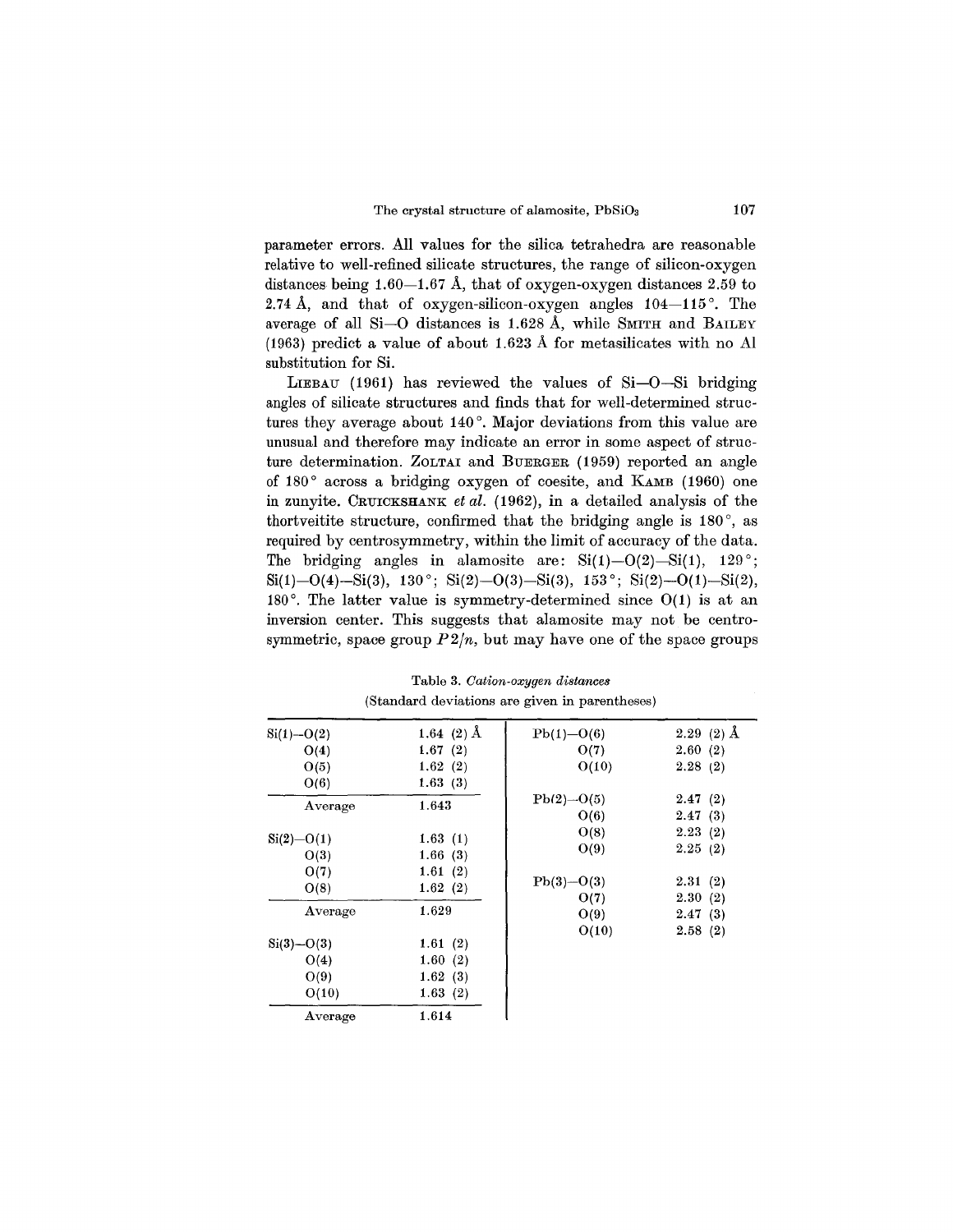| (Standard deviations are given in parentheses) |                       |                       |                       |  |  |  |  |  |
|------------------------------------------------|-----------------------|-----------------------|-----------------------|--|--|--|--|--|
| $Si(1)$ tetrahedron                            |                       |                       |                       |  |  |  |  |  |
|                                                | O(4)                  | O(5)                  | O(6)                  |  |  |  |  |  |
| O(2)                                           | $2.62(3)$ Å           | $2.63(2)$ Å           | 2.70 $(4)$ Å          |  |  |  |  |  |
|                                                | $104.4^{\circ}$ (0.8) | $107.4^{\circ}$ (1.4) | $110.9^{\circ}$ (1.2) |  |  |  |  |  |
| O(4)                                           |                       | 2.68(3)               | 2.73(3)               |  |  |  |  |  |
|                                                |                       | $108.9^{\circ}$ (1.1) | $111.5^{\circ}$ (1.2) |  |  |  |  |  |
| O(5)                                           |                       |                       | 2.72(3)               |  |  |  |  |  |
|                                                |                       |                       | $113.2^{\circ}$ (1.1) |  |  |  |  |  |
| $Si(2)$ tetrahedron                            |                       |                       |                       |  |  |  |  |  |
|                                                | O(3)                  | O(7)                  | O(8)                  |  |  |  |  |  |
| O(1)                                           | $2.59(3)$ Å           | $2.65(2)$ Å           | $2.63(2)$ Å           |  |  |  |  |  |
|                                                | $103.8^{\circ}$ (0.9) | $110.1^{\circ}$ (0.8) | $108.1^{\circ}$ (0.9) |  |  |  |  |  |
| O(3)                                           |                       | 2.61(3)               | 2.74(4)               |  |  |  |  |  |
|                                                |                       | $106.2^{\circ}$ (1.4) | $113.0^{\circ}$ (1.2) |  |  |  |  |  |
| O(7)                                           |                       |                       | 2.72(3)               |  |  |  |  |  |
|                                                |                       |                       | 115.0(1.2)            |  |  |  |  |  |
| $Si(3)$ tetrahedron                            |                       |                       |                       |  |  |  |  |  |
|                                                | O(4)                  | O(9)                  | O(10)                 |  |  |  |  |  |
| O(3)                                           | 2.60 $(3)$ Å          | $2.60(3)$ Å           | $2.63(3)\AA$          |  |  |  |  |  |
|                                                | $108.3^{\circ}$ (1.2) | $107.5^{\circ}$ (1.4) | $109.0^{\circ}$ (1.2) |  |  |  |  |  |
| O(4)                                           |                       | 2.64(3)               | 2.62(3)               |  |  |  |  |  |
|                                                |                       | $110.3^{\circ}$ (1.2) | $108.4^{\circ}$ (1.2) |  |  |  |  |  |
| O(9)                                           |                       |                       | 2.71(3)               |  |  |  |  |  |
|                                                |                       |                       | $113.2^{\circ}$ (1.2) |  |  |  |  |  |

Table 4 *Oxygen-oxygen distances and oxygen-silicon-oxygen angles for silica tetrahedra*

*P* 2 or *Pn.* The relatively low *R* factor for a heavy-atom structure, considering especially the presence of extinction errors, indicates that alamosite is centrosymmetric within the accuracy of the data. The temperature factors for all atoms are in a range consistent with other silicate structures, with isotropic values for Pb being 0.53-0.65, for Si  $0.21-0.44$ , and for O,  $0.25-1.49$ . In particular, the value for 0(1) is 0.8, which is consistent with a lack of positional disorder.

The coordinations and relative spatial distributions of Pb atoms are of interest in the alamosite structure. Considering only Pb-O distances below about 2.8 A (Table 3), the coordination numbers for Pb(1), Pb(2) and Pb(3) are 3, 4 and 4, respectively. The coordinating oxygen atoms are shown in Fig.2. For each of the three Pb atoms the coordinating oxygen atoms lie to one side, with two distances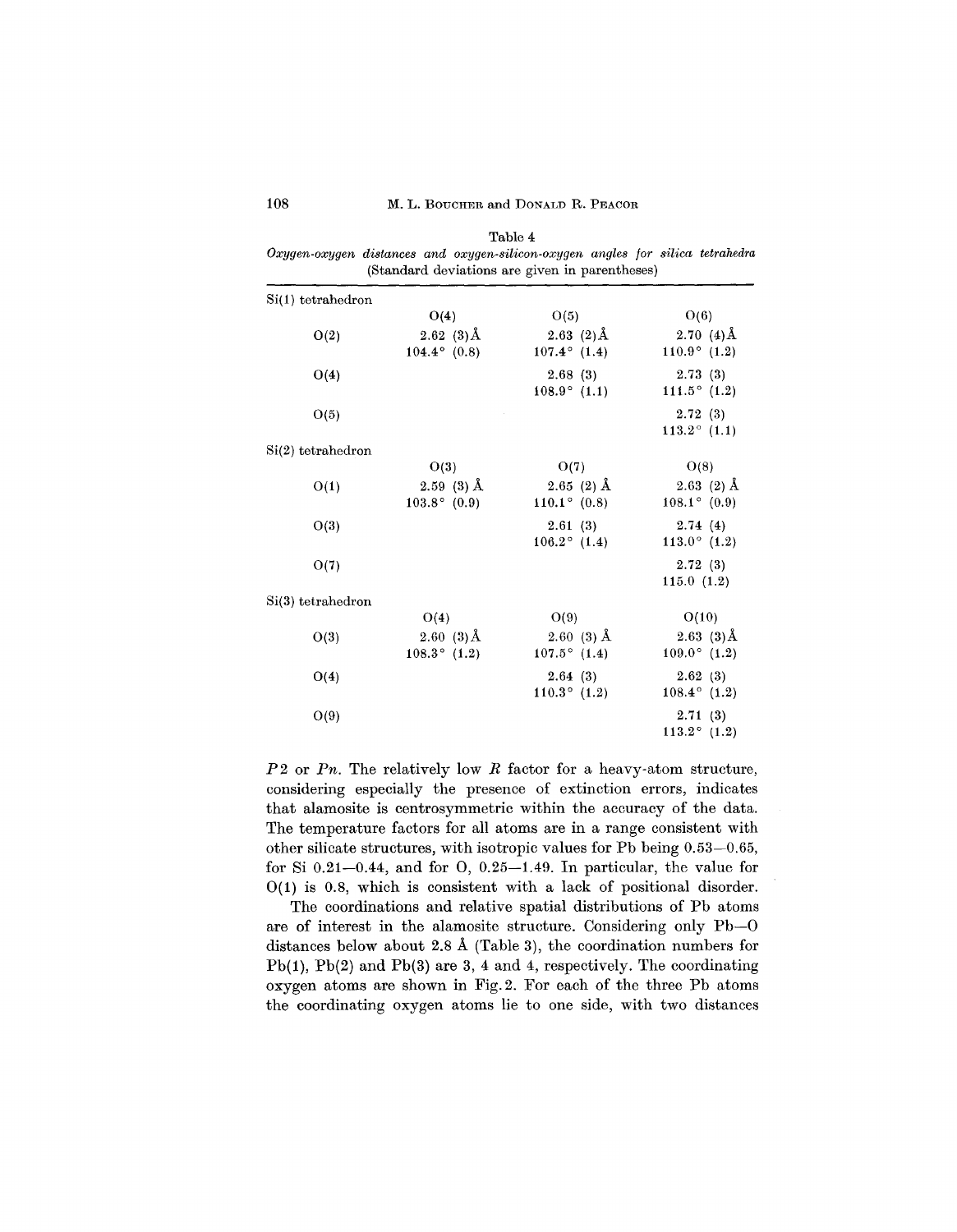in the range 2.2-2.3 A and the other one or two in the range 2.45 to 2.60 A. All other Pb-O distances are greater than 2.86 A. These coordination relations indicate that Pb-O bonds are largely covalent in nature. The structure is still consistent with charge-balance requirements for an ionic model, however. As shown in Table 5,  $O(1)$ – $O(4)$ are each coordinated only to two Si atoms, and  $O(5)$ - $O(7)$ ,  $O(9)$  and  $0(10)$  to one Si and two Pb atoms. Only  $0(8)$  shows a major deficiency in bond strength, since it is coordinated to one Si and only one Pb atom.



Fig. 2. Orthographic projection of the Pb-O polyhedra. The larger circles represent Pb, and the smaller oxygen. The *y* coordinates of atoms are given, and the directions of the *a,* band c axes provide orientation

The chains of tetrahedra extending parallel to (010) account for the perfect cleavage parallel to this plane. The natural material from Alamos occurs in the form of aggregates of prismatic radiating fibers with individual fibers elongated parallel to [010], and it is natural to expect the occurrence of a major structural unit in this direction. The Pb atoms provide a continuous spiraling chain of edge-sharing polyhedra in this direction which is illustrated in Fig. 2. The coordina-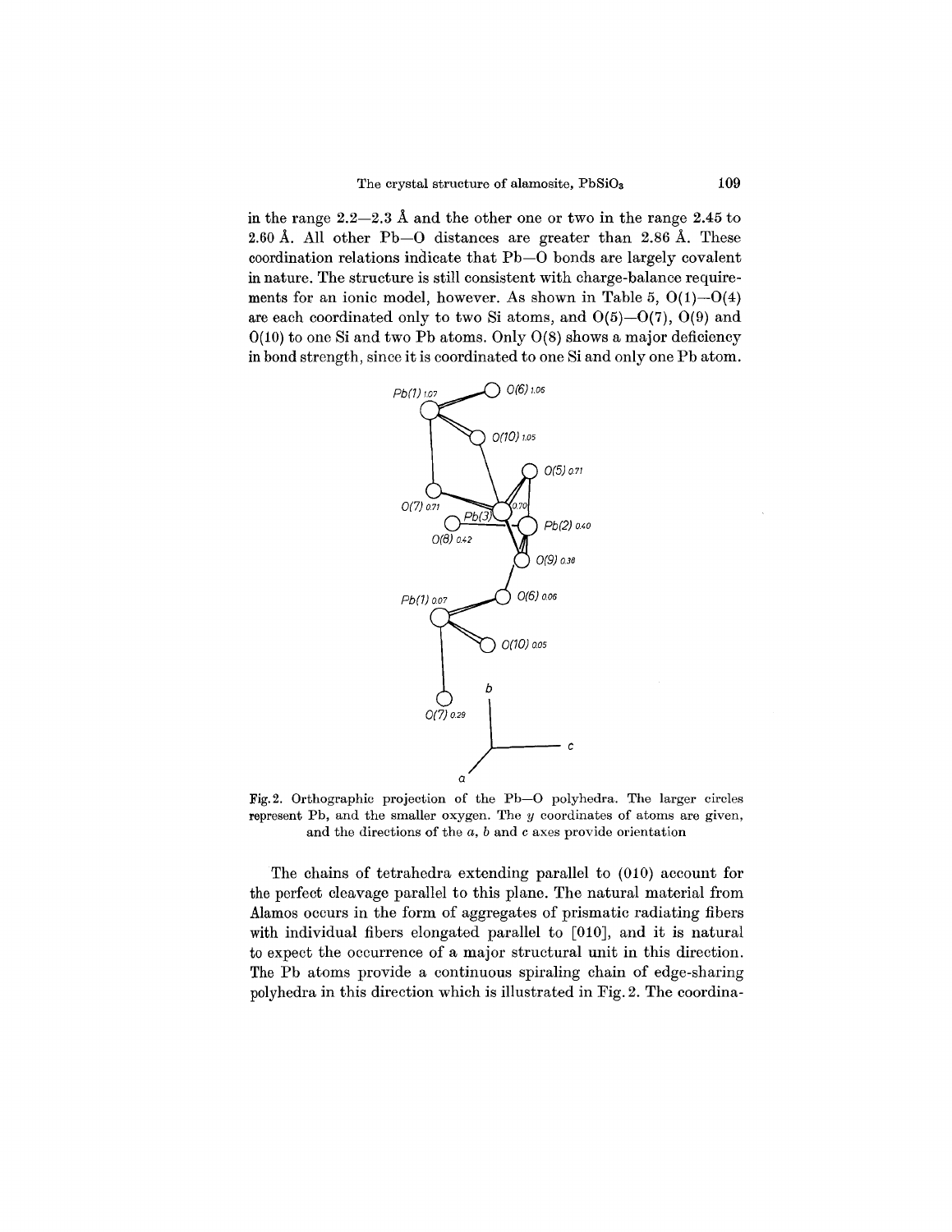|                         |                                              | Oxygen-oxygen distances and oxygen-silicon-oxygen angles for silica tetrahedra<br>(Standard deviations are given in parentheses) |                                       |
|-------------------------|----------------------------------------------|----------------------------------------------------------------------------------------------------------------------------------|---------------------------------------|
| $Si(1)$ tetrahedron     |                                              |                                                                                                                                  |                                       |
|                         | O(4)                                         | O(5)                                                                                                                             | O(6)                                  |
| O(2)                    | 2.62 $(3)$ Å<br>$104.4^{\circ}$ (0.8)        | 2.63 $(2)$ Å<br>$107.4^{\circ}$ (1.4)                                                                                            | 2.70 $(4)$ Å<br>$110.9^{\circ}$ (1.2) |
| O(4)                    |                                              | 2.68(3)<br>$108.9^{\circ}$ (1.1)                                                                                                 | 2.73(3)<br>111.5 $^{\circ}$ (1.2)     |
| O(5)                    |                                              |                                                                                                                                  | 2.72(3)<br>$113.2^{\circ}$ (1.1)      |
| $Si(2)$ tetrahedron     |                                              |                                                                                                                                  |                                       |
|                         | O(3)                                         | O(7)                                                                                                                             | O(8)                                  |
| O(1)                    | $2.59(3)$ Å<br>$103.8^{\circ}$ (0.9)         | $2.65(2)$ Å<br>$110.1^{\circ}$ (0.8)                                                                                             | $2.63(2)$ Å<br>$108.1^{\circ}$ (0.9)  |
| O(3)                    |                                              | 2.61(3)<br>$106.2^{\circ}$ (1.4)                                                                                                 | 2.74(4)<br>$113.0^{\circ}$ (1.2)      |
| O(7)                    |                                              |                                                                                                                                  | 2.72(3)<br>115.0(1.2)                 |
| $\rm Si(3)$ tetrahedron |                                              |                                                                                                                                  |                                       |
|                         | O(4)                                         | O(9)                                                                                                                             | O(10)                                 |
| O(3)                    | $2.60(3)\text{\AA}$<br>$108.3^{\circ}$ (1.2) | $2.60(3)$ Å<br>$107.5^{\circ}$ (1.4)                                                                                             | $2.63(3)$ Å<br>$109.0^{\circ}$ (1.2)  |
| O(4)                    |                                              | 2.64(3)<br>$110.3^{\circ}$ (1.2)                                                                                                 | 2.62(3)<br>$108.4^{\circ}$ (1.2)      |
| O(9)                    |                                              |                                                                                                                                  | 2.71(3)<br>$113.2^{\circ}$ (1.2)      |

Table 4  $\mathbf{a}$ 

*P* 2 or *Pn.* The relatively low *R* factor for a heavy-atom structure, considering especially the presence of extinction errors, indicates that alamosite is centrosymmetric within the accuracy of the data. The temperature factors for all atoms are in a range consistent with other silicate structures, with isotropic values for Pb being 0.53-0.65, for Si  $0.21-0.44$ , and for O,  $0.25-1.49$ . In particular, the value for  $O(1)$  is 0.8, which is consistent with a lack of positional disorder.

The coordinations and relative spatial distributions of Pb atoms are of interest in the alamosite structure. Considering only Pb-O distances below about 2.8 A (Table 3), the coordination numbers for Pb(l), Pb(2) and Pb(3) are 3, 4 and 4, respectively. The coordinating oxygen atoms are shown in Fig. 2. For each of the three Pb atoms the coordinating oxygen atoms lie to one side, with two distances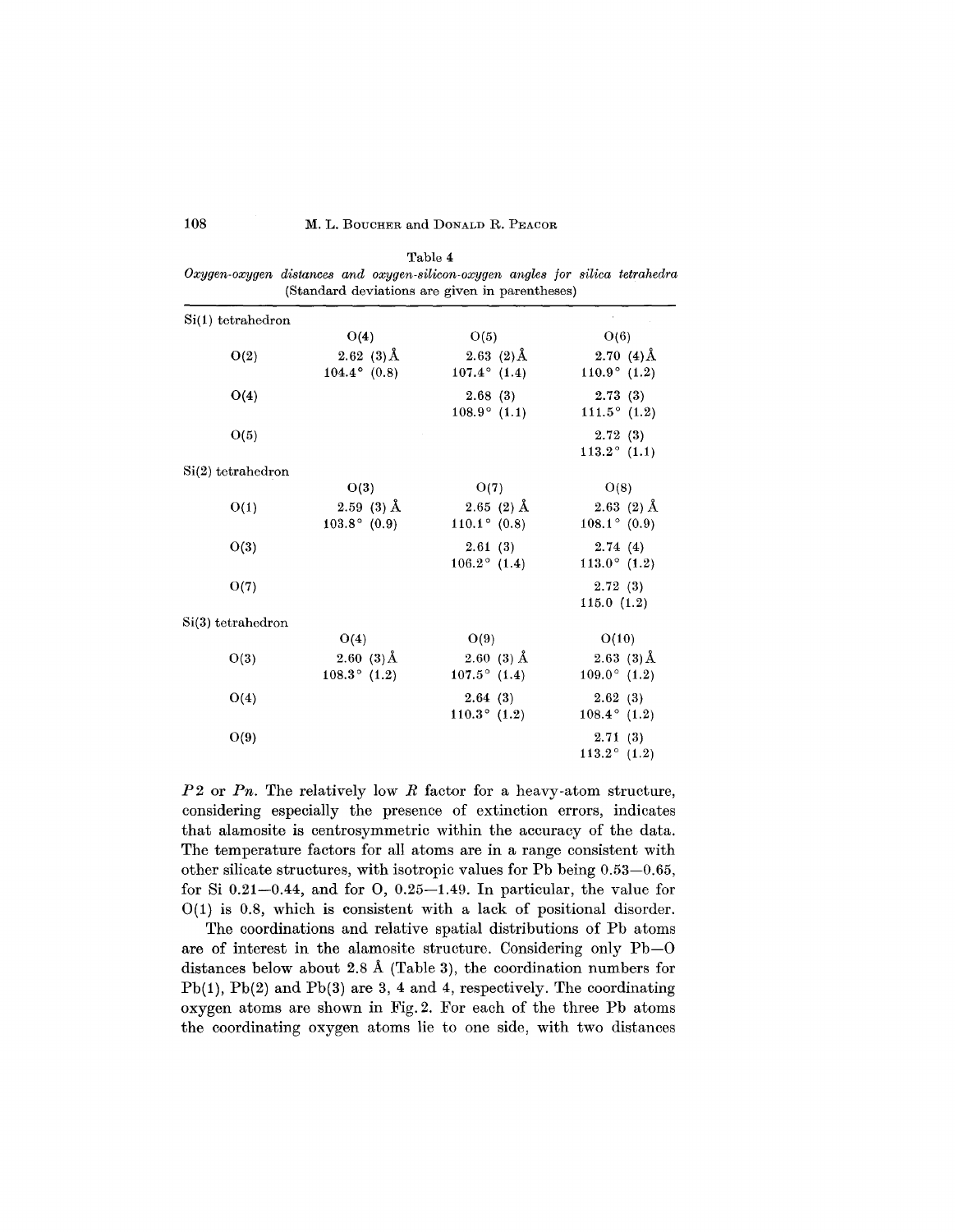in the range 2.2-2.3 A and the other one or two in the range 2.45 to 2.60 A. All other Pb-O distances are greater than 2.86 A. These coordination relations indicate that Pb-O bonds are largely covalent in nature. The structure is still consistent with charge-balance requirements for an ionic model, however. As shown in Table 5,  $O(1)$ - $O(4)$ are each coordinated only to two Si atoms, and  $O(5)-O(7)$ ,  $O(9)$  and  $O(10)$  to one Si and two Pb atoms. Only  $O(8)$  shows a major deficiency in bond strength, since it is coordinated to one Si and only one Pb atom.



Fig. 2. Orthographic projection of the Pb-O polyhedra. The larger circles represent Pb, and the smaller oxygen. The  $y$  coordinates of atoms are given, and the directions of the  $a, b$  and  $c$  axes provide orientation

The chains of tetrahedra extending parallel to (010) account for the perfect cleavage parallel to this plane. The natural material from Alamos occurs in the form of aggregates of prismatic radiating fibers with individual fibers elongated parallel to [010], and it is natural to expect the occurrence of a major structural unit in this direction. The Pb atoms provide a continuous spiraling chain of edge-sharing polyhedra in this direction which is illustrated in Fig. 2. The coordina-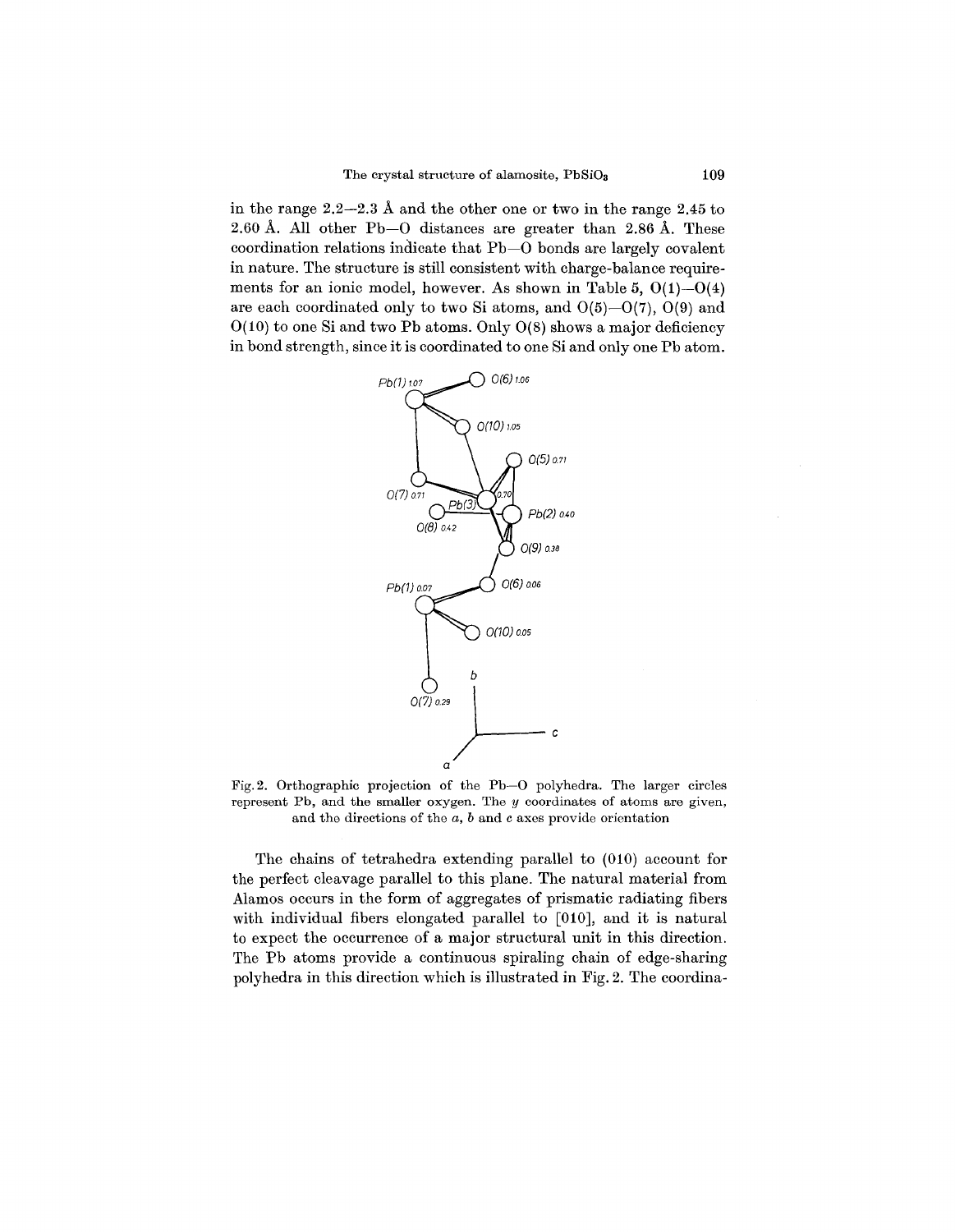| $O(1) - 2Si(2)$ | 1.63 (1) $\AA$ | $O(7) - Si(2)$  | 1.61 $(2)$ Å |  |  |  |  |  |  |
|-----------------|----------------|-----------------|--------------|--|--|--|--|--|--|
|                 |                | Pb(1)           | 2.60(2)      |  |  |  |  |  |  |
| $O(2) - 2Si(2)$ | 1.64(2)        | Pb(3)           | 2.30(2)      |  |  |  |  |  |  |
| $O(3) - Si(2)$  | 1.66(3)        | $O(8) - Si(2)$  | 1.62(2)      |  |  |  |  |  |  |
| Si(3)           | 1.61(2)        | Pb(2)           | 2.23(2)      |  |  |  |  |  |  |
| $O(4) - Si(1)$  | 1.67(2)        | $O(9) - Si(3)$  | 1.62(3)      |  |  |  |  |  |  |
| Si(3)           | 1.60(2)        | Pb(2)           | 2.25(2)      |  |  |  |  |  |  |
|                 |                | Pb(3)           | 2.47(3)      |  |  |  |  |  |  |
| $O(5) - Si(1)$  | 1.62(2)        |                 |              |  |  |  |  |  |  |
| Pb(2)           | 2.47(2)        | $O(10) - Si(3)$ | 1.63(2)      |  |  |  |  |  |  |
| Pb(3)           | 2.31(2)        | Pb(1)           | 2.28(2)      |  |  |  |  |  |  |
|                 |                | Pb(3)           | 2.58(2)      |  |  |  |  |  |  |
| $O(6) - Si(1)$  | 1.63(3)        |                 |              |  |  |  |  |  |  |
| Pb(1)           | 2.29(2)        |                 |              |  |  |  |  |  |  |
| Pb(2)           | 2.47(3)        |                 |              |  |  |  |  |  |  |

Table 5. *Oxygen-cation interatomic distances* (Standard deviations are given in parentheses)

tion polyhedra of  $Pb(1)$ - $Pb(3)$  are defined by the six oxygen atoms  $O(5)$ - $O(10)$ . The atoms Pb(1),  $O(6)$  and  $O(10)$  are approximately coplanar, with nearly equal *y* coordinates. Similarly, the sets of atoms Pb(2),  $O(8)$ ,  $O(9)$  and Pb(3),  $O(5)$ ,  $O(7)$  are coplanar and each set varies in level by about  $\frac{1}{3}$  y. They are thus related by an approximation to a  $3<sub>1</sub>$  screw axis located parallel to [010] between Pb(1), Pb(2) and Pb(3). If the Pb(1)–0(8) bond  $(2.89 \text{ Å})$  is included in the Pb(1) coordination polyhedron, each Pb polyhedron may be considered to share an edge with the Pb polyhedra above and below it, and related to it by the pseudo-screw. In this way a continuous spiral of Pb-O bonds extends parallel to [010]. The nature of the Pb-O bonding thus further differentiates the alamosite structure from those of the pyroxenes and pyroxenoids whose relations are primarily determined through ionic-bonding relations within a close-packed anion frame.

### References

- M. J. BUERGER (1959), Vector space. John Wiley & Sons, New York, 274-275.
- D. W. J. CRUICKSHANK(1965), Errors in least-squares methods. Chapter *in* "Computing methods in crystallography", edited by J. S. ROLLETT, Pergamon Press, Oxford.
- D. W. J. CRUICKSHANK, H. LYNTON and G. A. BARCLAY (1962), A reinvestigation of the crystal structure of thortveitite  $Sc_2Si_2O_7$ . Acta Crystallogr. 15. 491-498.